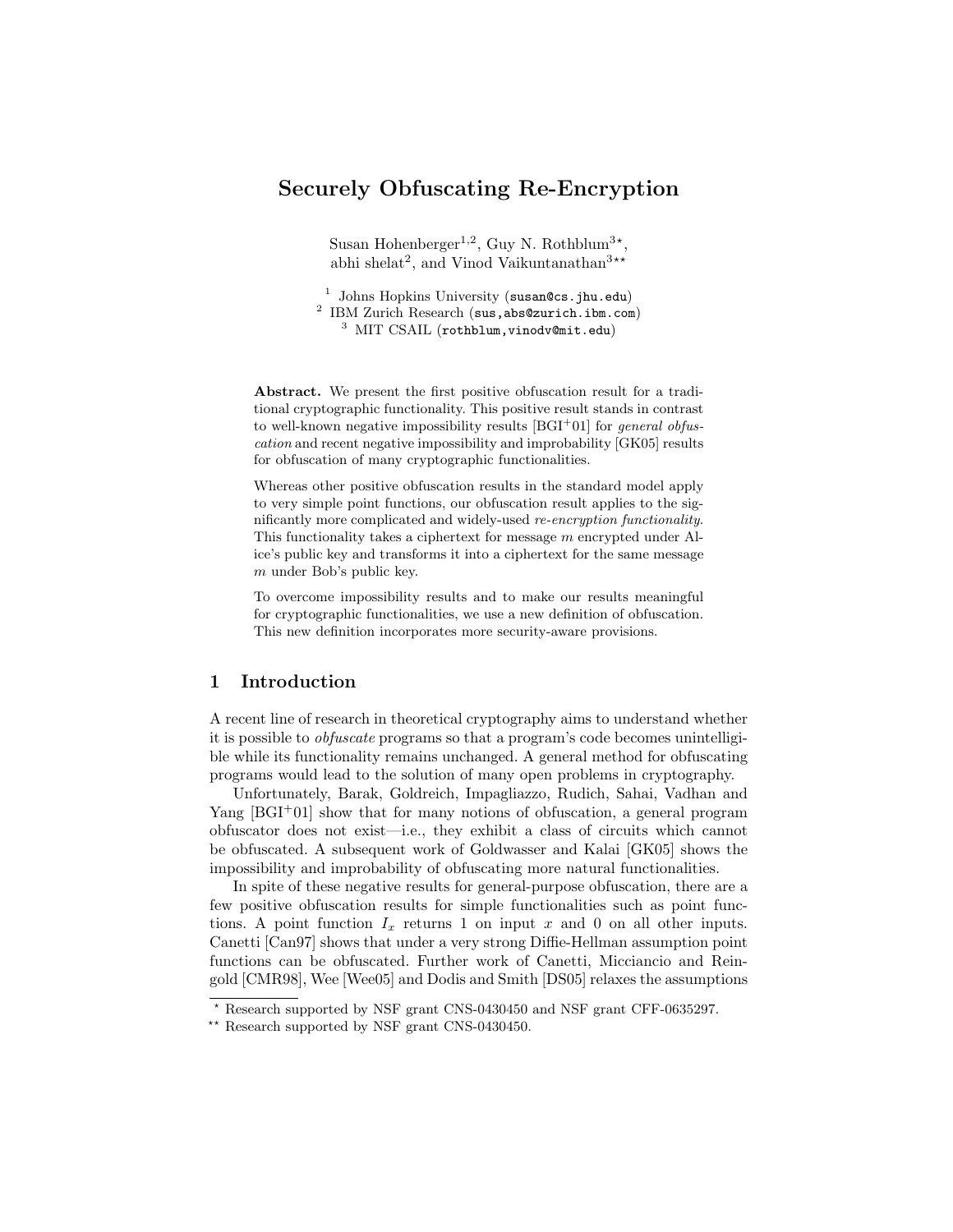required for obfuscation and considers other (related) functionalities. Despite these positive results, obfuscators for traditional cryptographic functionalities (such as those that deal with encryption) have remained elusive.

Our Results. In this work, we present the first obfuscator for a more traditional cryptographic functionality. Namely, we show that:

Main Theorem 1 (Informal) Under reasonable bilinear complexity assumptions, there exists an efficient program obfuscator for a family of circuits implementing re-encryption.

A re-encryption program for Alice and Bob takes a ciphertext for a message m encrypted under Alice's public key, and transforms it into a ciphertext for the same message  $m$  under Bob's public key. Re-encryption programs have many practical applications such as the iTunes DRM system (albeit, with symmetric keys [Smi05]), secure distributed file servers [AFGH06] and secure email forwarding.

The straightforward method to implement re-encryption is to write a program P which decrypts the input ciphertext using Alice's secret key and then encrypts the resulting message with Bob's public key. When  $P$  is run by Alice, this is a good solution.

In the practical applications noted above, however, the re-encryption program is executed by a third-party. When this is the case, the straightforward implementation has serious security problems since P's code may reveal Alice's secret key to the third party. A better solution is to design an obfuscator for the re-encryption program P. That is, we would like that:

A third party who has a re-encryption program learns no more from the reencryption program than it does from interaction with a black-box oracle that provides the same functionality.

As we discuss later in §1.2, several re-encryption schemes have been proposed before [BS97,BBS98,DI03,AFGH06], but none of these prior works satisfy the strong obfuscation requirement informally stated above. Our main technical contribution is the construction of a novel re-encryption scheme which meets this strong notion while remaining surprisingly practical. As a side note, in our construction, ciphertexts that are re-encrypted from Alice to Bob cannot be further re-encrypted from Bob to Carol. This may be a limitation in some scenarios, but it is nonetheless sufficient for the important practical applications noted above.

Our main conceptual contribution is a definition of obfuscation that both sidesteps impossibility results by considering randomized functionalities and is more meaningful for cryptographic applications than previous definitions of obfuscation. Let us briefly explain.

#### 1.1 Notion of Secure Obfuscation

The work of  $[**BGI**<sup>+</sup>01]$  views an obfuscator as a compiler which takes a program (i.e., boolean circuit)  $P$  and turns it into an equivalent program that satisfies the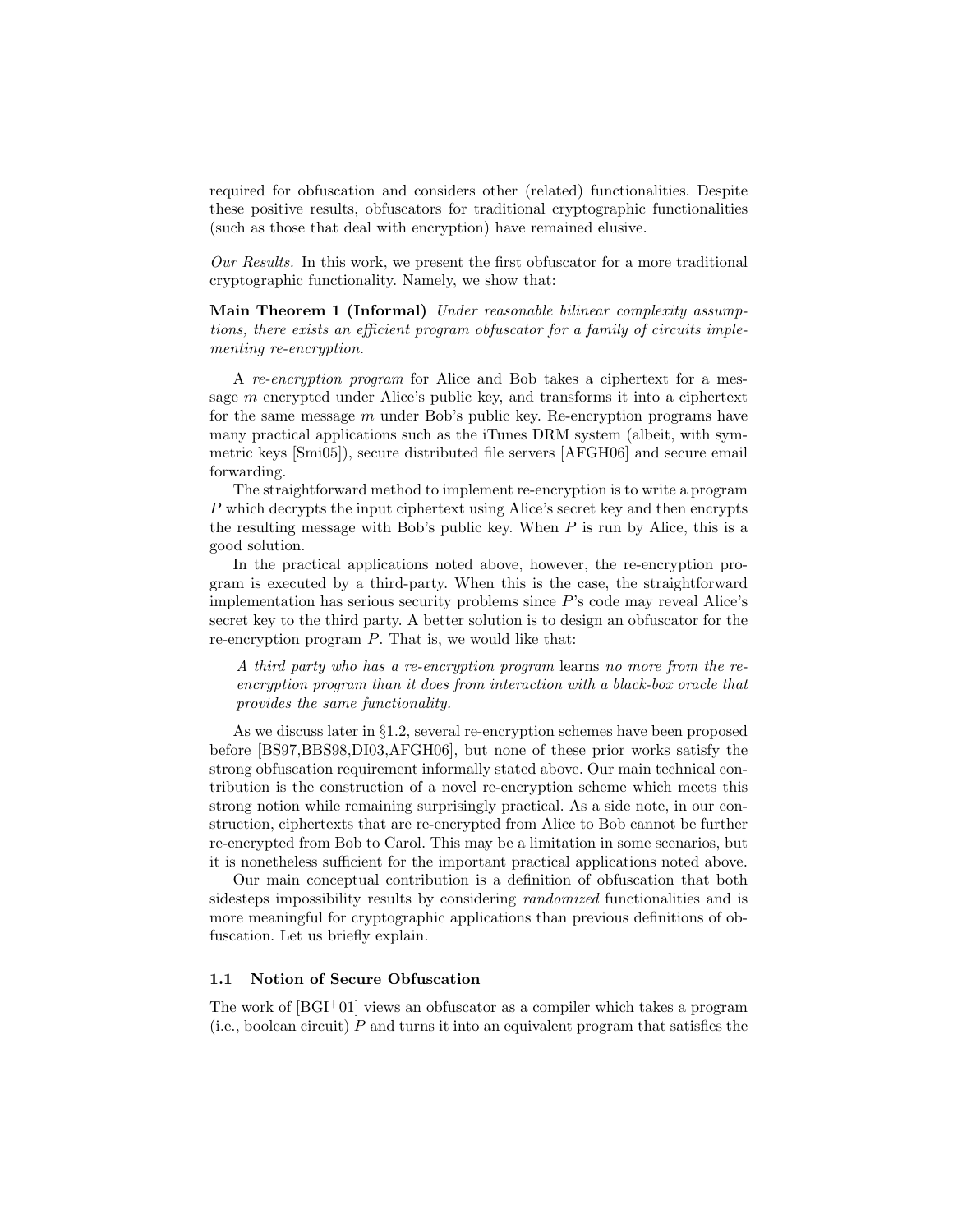predicate black-box property: any predicate that is computable from the obfuscated program should also be computable from black-box access to the program (see Definition 1).

Secure Obfuscation. Unfortunately, the predicate definition  $[{\rm B}G I^+01]$  and subsequent work does not provide a meaningful security guarantee when the obfuscated program is used as part of a larger cryptographic system. Intuitively, while the predicate black-box property gives a quantifiable guarantee that *some* information (namely, predicates) about the program is hidden by the obfuscated circuit, other "non-black-box information" may still leak. Moreover, this leaked information might compromise the security of a cryptographic scheme which uses the obfuscated circuit. For instance, it is completely possible that an obfuscated program for "delegating signatures" both meets the predicate black-box definition and is unforgeable under black-box access to a signature oracle, yet allows an adversary who has the obfuscated program code to forge a signature!

Since many potential applications of obfuscation use obfuscated circuits in larger cryptographic schemes, the definition of obfuscation should guarantee that the security of cryptographic schemes is preserved in the following sense.

If a cryptographic scheme is "secure" when the adversary is given blackbox access to a program, then it remains "secure" when the adversary is given the obfuscated program.

The most important feature of our new definition of obfuscation is that it preserves security in the above sense, and thus we refer to it as *secure obfuscation*. Informally, our definition requires that if there exists a non black-box adversary with access to an obfuscated program who can break the security of a cryptographic scheme, then there exists a black-box simulator which breaks the scheme with similar probability using only black-box access to the program. Thus, if the scheme is secure against black-box adversaries, then it is also secure against adversaries with access to obfuscated programs. The definition we give in this work gives the above guarantee for any cryptographic scheme with a *distinguish*able attack property; any scheme where a distinguisher with public information and black-box access to the obfuscated functionality can distinguish whether or not an attacker has broken the scheme. Semantically secure encryption and re-encryption are examples of such schemes.

This new definition of obfuscation can play an important role in the design of cryptographic schemes that use obfuscation. With secure obfuscation, the design of such schemes proceeds in two stages:

- 1. Specify the functionality of a program (or program family), and prove security of the cryptographic scheme against an adversary given black-box access to the program.
- 2. Construct a secure obfuscator for the program (or program family).

The combination of these two steps guarantees security of the scheme against an adversary that has full access to the obfuscated program. Indeed, for our scheme, we show step (1) in Theorem 3 and step (2) in Theorem 4.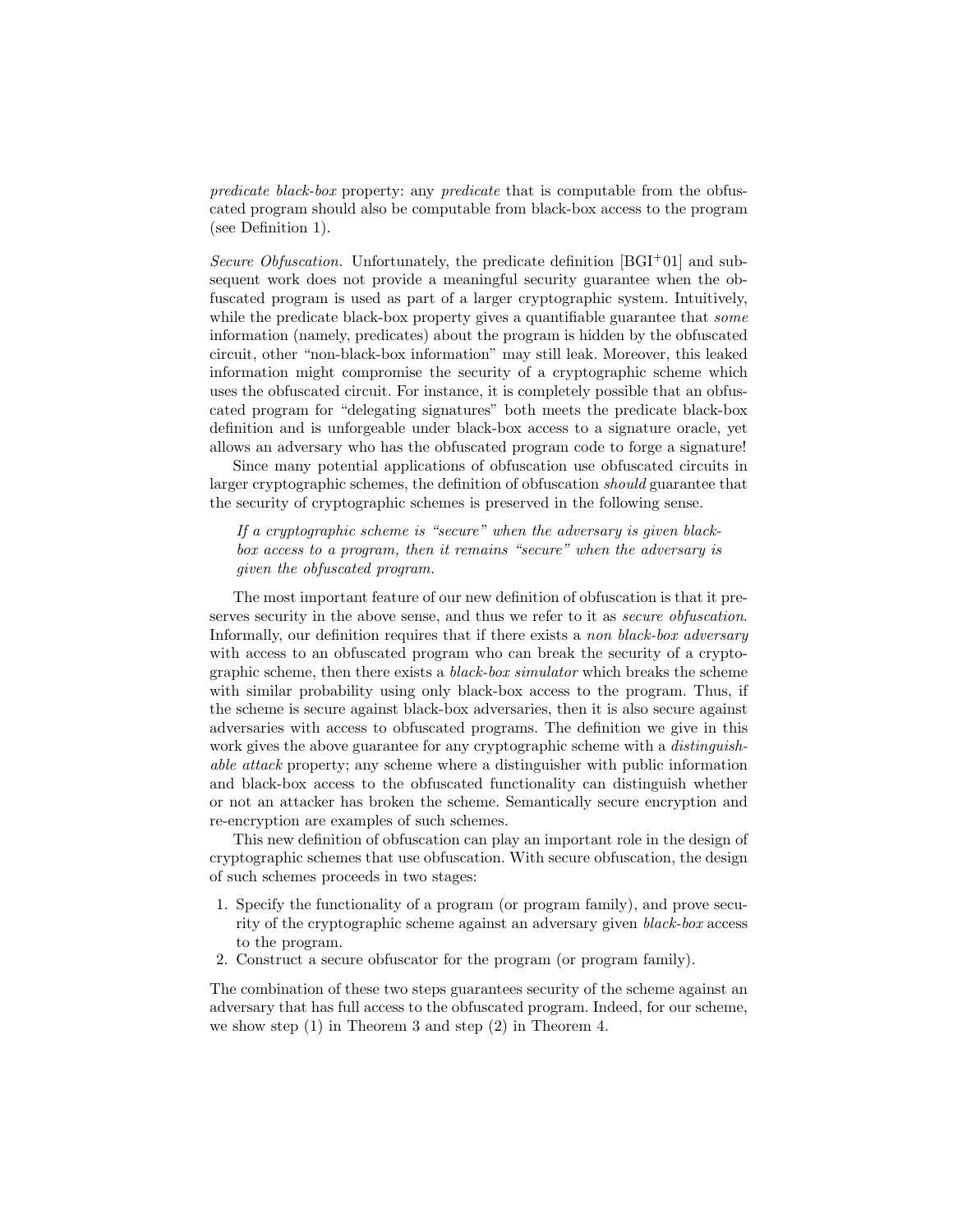Average-Case Obfuscation. Our new definition only requires obfuscation for a random circuit in a family of circuits (as in [Can97,CMR98,Had00,DS05,GK05]). This relaxed requirement remains meaningful for the many cryptographic applications of obfuscation in which the circuit to be obfuscated is chosen at random. Normally the random choice of a circuit corresponds to the random selection of cryptographic keys. We call the new definition of security average-case secure obfuscation. Combining more security-aware provisions (i.e. giving a distinguisher oracle access to the functionality) with this average-case relaxation was originally suggested by Pass [Pas06].

Obfuscating Probabilistic Circuits. It is not hard to see that deterministic functionalities that are not learnable cannot be obfuscated under our definition (see §2.2). In fact, security-preserving definitions considered in previous works  $([BGI<sup>+</sup>01, Wee05])$  are only achievable for learnable deterministic functions. An important conceptual contribution of our definition and of this work is showing that these impossibility results disappear when considering obfuscation of probabilistic circuits. Furthermore, obfuscation of probabilistic circuits is important because most interesting cryptographic functionalities are probabilistic.

Other work on Obfuscation. Recently, Ostrovsky and Skeith [OS05] consider a different notion of *public-key obfuscation* focused on keyword search. A publickey obfuscator does not maintain the functionality of a program, but rather ensures that the outputs of a public-key obfuscated program are encryptions of the original program's outputs. Adida and Wikström [AW05] use a variation of this definition for public mixing. Both of these works differ from our notion of obfuscation in that our notion preserves functionality and explicitly considers black-box versus non-black-box access to a program.

#### 1.2 The Obfuscated Re-Encryption Scheme

Comparison with Prior Work. Mambo and Okamoto [MO97] noted the popularity of re-encryption programs in practical applications and suggested efficiency improvements over the decrypt-and-encrypt approach. Blaze, Bleumer, and Strauss introduced the notion of proxy re-encryption [BS97,BBS98] in which the re-encryption program is executed by a third-party proxy. In their security notion, the proxy cannot read the messages of either Alice or Bob. The Blaze et al. construction is bidirectional (i.e., a program to translate ciphertexts from Alice to Bob can also be used to translate from Bob to Alice) and can be repeatedly applied (i.e., a ciphertext can be re-encrypted from Alice to Bob to Carol, etc.). Ateniese, Fu, Green, and Hohenberger [AFGH06] presented a semanticsecurity style definition for proxy re-encryption and designed the first *unidirec*tional scheme, although their scheme can only be applied once. Ateniese et al. also built a secure distributed storage system using their algorithms.

While these prior works are secure under specialized definitions, they cannot be considered as obfuscations for re-encryption since they leak subtle non-blackbox information. On the other hand, the re-encryption definitions of Ateniese et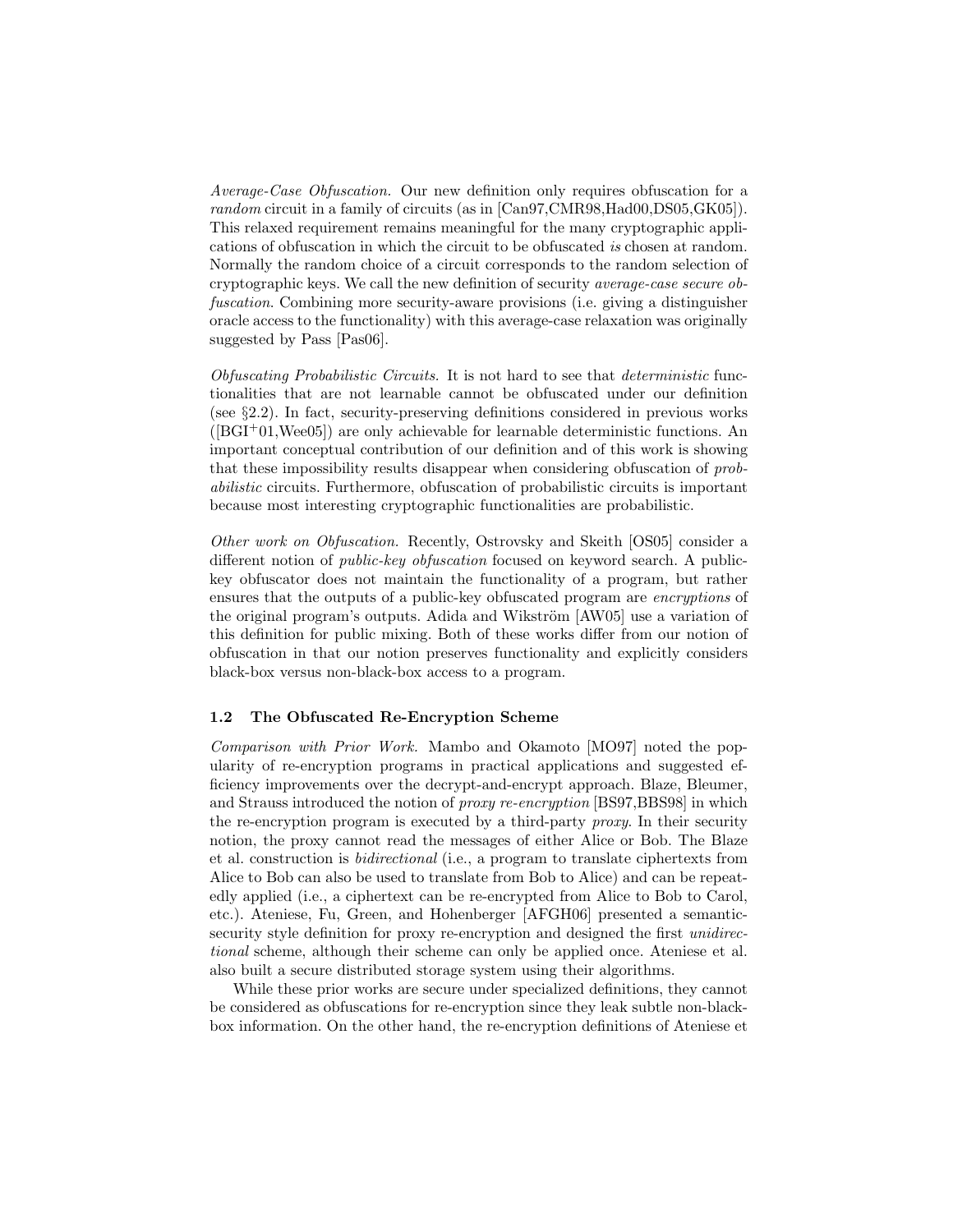al. [AFGH06] provide some security guarantee with respect to dependent auxiliary inputs, which we will not consider in this work. For example, they show that even when Alice has the re-encryption program from Alice to Bob, Bob's semantic security still holds. (Although our definition does not require this, the scheme we present here satisfies this property.)

Overview of the Construction. We now provide intuition behind our construction of an obfuscator for re-encryption (see §4 for the full construction). In a series of attempts, we develop a cryptosystem and an obfuscated re-encryption program which translates ciphertexts under  $pk_1$  to ciphertexts under  $pk_2$ . Our starting point is a suitable public key cryptosystem.

Recall the semantically-secure encryption scheme due to Boneh, Boyen, and Shacham [BBS04] as instantiated in a group  $G$  of order q equipped with a bilinear map. The keys in this scheme are generated by selecting a random  $h \leftarrow \mathbb{G}$ and  $a, b \leftarrow \mathbb{Z}_q$ , and setting  $sk = (a, b, h)$  and  $pk = (h^a, h^b, h)$ . To encrypt a message  $m \in \mathbb{G}$ , select two random values  $r, s \stackrel{r}{\leftarrow} \mathbb{Z}_q$  and output the ciphertext  $C = [h^{ar}, h^{bs}, h^{r+s} \cdot m]$ . To decrypt a ciphertext  $C = [W, X, Y]$ , compute the plaintext  $Y/(W^{1/a} \cdot X^{1/b})$ . Let  $pk_1 = (g^{a_1}, g^{b_1}, g)$  and  $pk_2 = (h^{a_2}, h^{b_2}, h)$  be two public keys for this cryptosystem.

The basic (naive) re-encryption program from  $pk_1$  to  $pk_2$  contains  $(sk_1, pk_2)$ . The program simply decrypts the input using  $sk_1$  and encrypts the resulting message with  $pk_2$ . Clearly this program exposes both  $sk_1$  and the underlying plaintext to any third-party executing the re-encryption program.

As a first attempt to obfuscate the basic program, consider the re-encryption program that contains  $Z_1 = a_2/a_1$  and  $Z_2 = b_2/b_1$  and re-encrypts the ciphertext  $[W, X, Y]$  by computing  $[W^{Z_1}, X^{Z_2}, Y]$  for  $pk_2$ . (On a different cryptosystem, a similar approach was suggested by Blaze et al. [BBS98].) Unfortunately, this re-encryption program leaks non-black-box information (i.e., does not satisfy the virtual black-box property in Def. 2). For example, the program containing  $(Z_1, Z_2)$  which translates ciphertexts from Alice to Bob can be transformed into a new program containing  $(Z_1^{-1}, Z_2^{-1})$  which translates ciphertexts from Bob to Alice—a feat which black-box access does not allow.

As a second attempt, consider the re-encryption program containing  $Z_1 =$  $h^{a_2/a_1}$  and  $Z_2 = h^{b_2/b_1}$ . Alice, with  $sk_1 = (a_1, b_1, g)$ , can compute this program given Bob's public key  $pk_2 = (h^{a_2}, h^{b_2}, h)$ . (On a different cryptosystem, a similar approach was suggested by Ateniese et al. [AFGH06].) The re-encryption program works as follows: on input a ciphertext  $[W, X, Y] = [g^{a_1r}, g^{b_1s}, g^{r+s} \cdot m]$ under  $pk_1$ , output the ciphertext  $[\mathbf{e}(W, Z_1), \mathbf{e}(X, Z_2), \mathbf{e}(Y, h)] = [E, F, G]$  under  $pk_2$ . To decrypt [E, F, G], the holder of  $sk_2$  would first compute  $Q =$  $G/(E^{1/a_2} \cdot F^{1/b_2})$  and then find and output the message  $m_i$  in the message space M such that  $e(m_i, h) = Q$ . Of course, to ensure efficient decryption, this limits the size of the message space  $M$  to be a polynomial. Notice the encryption scheme now support two "forms" of ciphertexts—an original form and a re-encrypted one, each containing elements from different groups. As a result, a re-encrypted ciphertext cannot be further re-encrypted. The question, though, is whether or not such a program is any closer to being an obfuscation.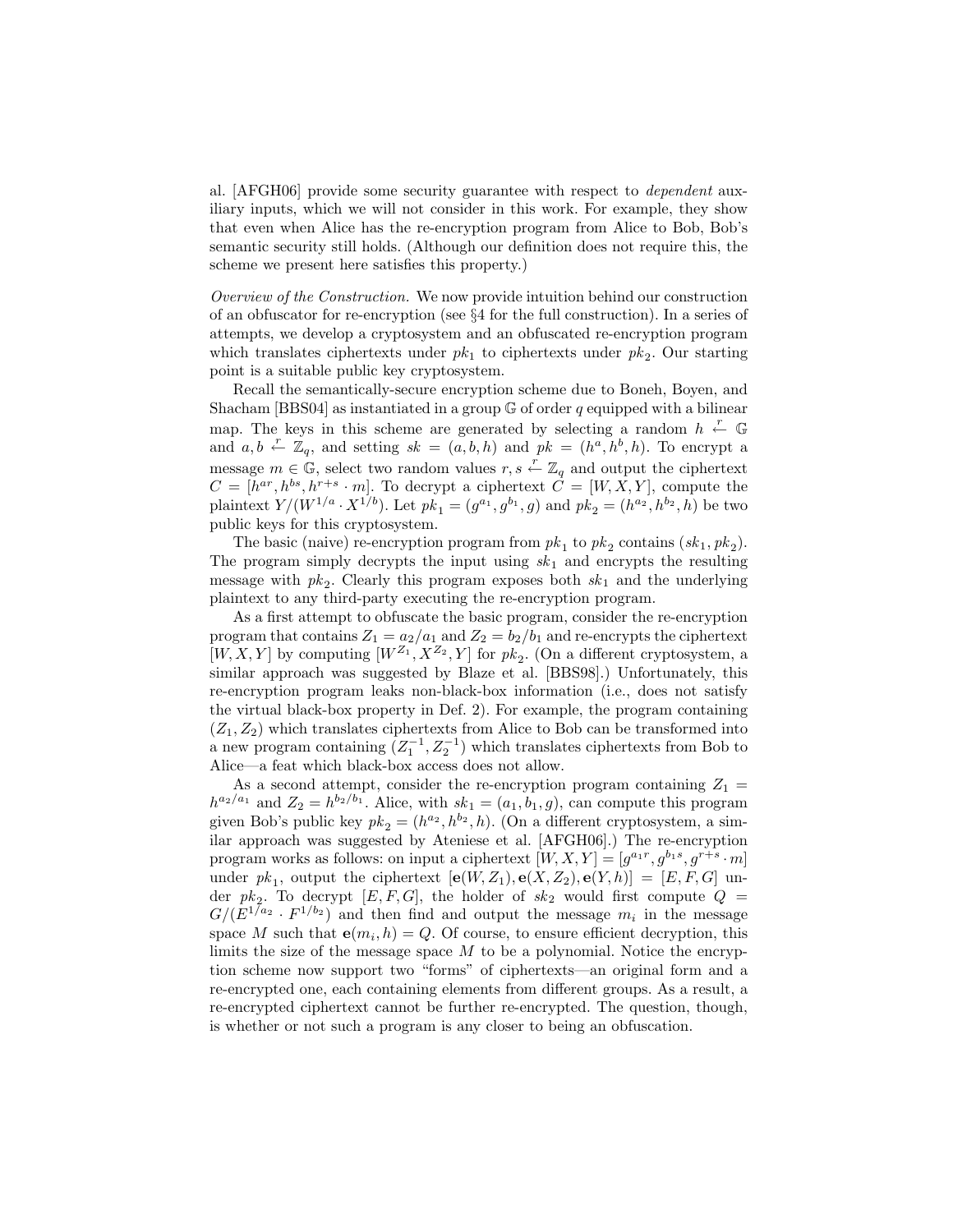To be a secure obfuscation according to our Def. 2, the output of an adversary who is given the obfuscated program must be indistinguishable—even to a distinguisher with oracle access to the re-encryption program—from the output of a simulator given only black-box access to the program. Unfortunately, in the second attempt, knowledge of the public keys  $pk_1 = (g^{a_1}, g^{b_1}, g)$ and  $pk_2 = (h^{a_2}, h^{b_2}, h)$  easily allows a distinguisher to test whether a program containing  $(Z_1, Z_2)$  is a valid re-encryption program for these keys by checking that  $e(g^{a_1}, Z_1) = e(g, h^{a_2})$  and  $e(g^{b_1}, Z_2) = e(g, h^{b_2})$ . We do not know how to construct a simulator that can output a program which also passes this test.

To bypass this problem, we design our re-encryption program to be a probabilistic function of the keys. More specifically, consider the program containing  $(y^{a_2/a_1}, y^{b_2/b_1}, y) = (Z_1, Z_2, Z_3)$  for a randomly selected  $y \in \mathbb{G}$ . (In the context of point functions, a similar approach was suggested by Canetti [Can97].) Alice can still generate this re-encryption program using only Bob's public key. The re-encryption program becomes: on input  $[W, X, Y] = [g^{a_1r}, g^{b_1s}, g^{r+s} \cdot m]$  under  $pk_1$ , output the ciphertext under  $pk_2$  as  $[\mathbf{e}(W, Z_1), \mathbf{e}(X, Z_2), \mathbf{e}(Y, Z_3), Z_3] =$  $[E, F, G, H]$ . Decryption works as follows: first compute  $Q = G/(E^{1/a_2} \cdot F^{1/b_2})$ and then output message  $m_i$  in the message space M such that  $e(m_i, H) = Q$ .

This solution has one subtle problem because all ciphertexts produced by the obfuscated re-encryption program include  $H = y$  as the fourth component, whereas ciphertexts produced by the decrypt-and-encrypt approach contain a fresh random value in that position. Thus, the obfuscated program does not "preserve the functionality" of the original one. This is easily fixed by having the obfuscated program re-randomize its output by choosing  $z \stackrel{\check{r}}{\leftarrow} \mathbb{Z}_q$  and outputting  $[E^z, F^z, G^z, H^z]$ . (Note, it is not sufficient that we choose y randomly, since this choice is only made once for all re-encrypted ciphertexts, whereas  $z$  is chosen freshly for each re-encryption.)

Even this, however, falls short, because we do not know how to prove this construction is secure. In particular, since the distinguisher has access to a reencryption oracle, it can query the oracle on the values contained in the obfuscated program! Indeed, in the above scheme, there is a specific (complicated) property of valid obfuscated programs that a distinguisher can test for, and we do not know how to construct a simulator that also passes this test.

In order to overcome this final hurdle, our program re-randomizes the input ciphertext before applying the transformation above. If the public key is  $(g^a, g^b, g)$ , and the input ciphertext is  $C = [W, X, Y]$ , our program re-randomizes C by sampling r', s' and computing the ciphertext  $[W \cdot (g^a)^{r'}, X \cdot (g^b)^{s'}, Y \cdot g^{r'+s'}].$ Finally, we are able to show this construction meets our obfuscation definition under two reasonable complexity assumptions.

As a final point about our complexity assumptions, because our obfuscation definition only requires average-case obfuscation, we do not have to make the strong complexity assumptions necessary in the constructions of Canetti [Can97] and Wee [Wee05]. Thus, our scheme simultaneously meets a strong theoretical definition while retaining the sensibility associated with standard assumptions and efficient algorithms.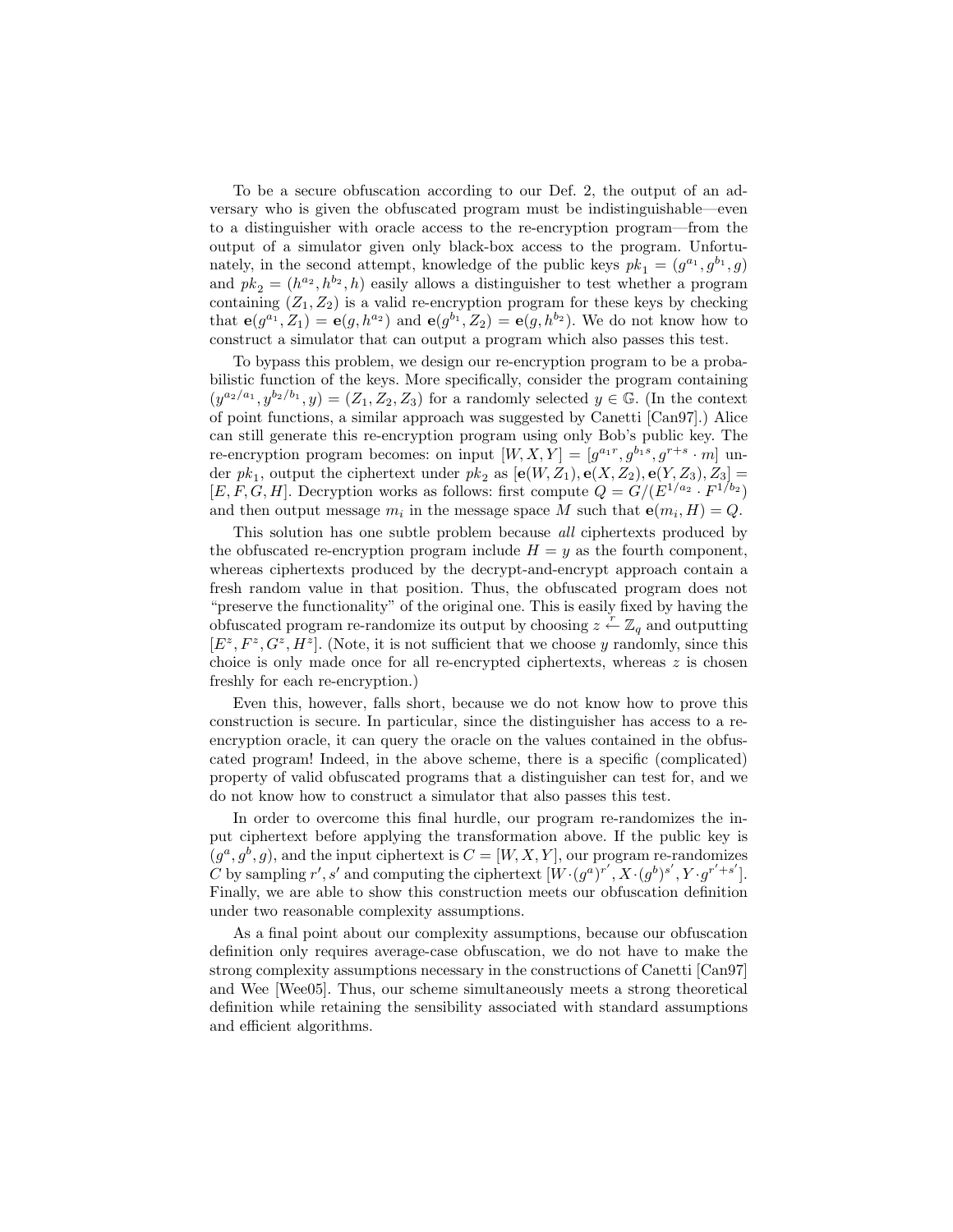# 2 Definitions

Barak et al.  $[BGI^+01]$  required that an obfuscator strip programs of non-blackbox information. They formalized this by requiring that any predicate computable from the obfuscated program is also computable from black-box access to it. Goldwasser and Kalai [GK05] gave a stronger definition, guaranteeing security in the presence of (dependent) auxiliary input. A formal definition, which we call predicate black-box obfuscation (or predicate obfuscation, for short), follows.

For a family C of polynomial-size circuits, for a length parameter n let  $C_n$ be the circuits in **C** with input length n (i.e.  $\mathbf{C} = \{C_n\}$ ).

Definition 1 (Predicate Obfuscation [BGI+01,GK05]). An efficient algorithm Obf is a predicate obfuscator for the family  $\mathbf{C} = \{C_n\}$ , if it has the following properties:

 $-$  Preserving Functionality: There exists a negligible function neg(n), s.t. for all input lengths n, for any  $C \in \mathbf{C}_n$ :

 $Pr[\exists x \in \{0,1\}^n : (Obf(C))(x) \neq C(x)] \leq neg(n)$ 

The probability is taken over Obf's random coins.

- $-$  Polynomial Slowdown: There exists a polynomial  $p(n)$  such that for sufficiently large input lengths n, for any  $C \in \mathbf{C}_n$ , the obfuscator Obf only enlarges C by a factor of p:  $|\text{Obf}(C)| \leq p(|C|)$ .
- Predicate Virtual Black-box: For every polynomial sized adversary circuit A, there exists a polynomial size simulator circuit Sim and a negligible function neg(n), such that for every input length n, for every  $C \in \mathbf{C}_n$ , for every predicate  $\pi$ , for every auxiliary input  $z \in \{0,1\}^{q(n)}$ :

$$
\left|\Pr[\mathcal{A}(\mathsf{Obf}(C), z) = \pi(C, z)] - \Pr[\mathsf{Sim}^C(1^n, z) = \pi(C, z)]\right| \leq neg(n)
$$

The probability is over the coins of the adversary, the simulator and the obfuscator.

As discussed in §1, the predicate black-box definition does not guarantee security when obfuscated circuits are used in cryptographic settings. To address this, we introduce the new notion of average-case secure obfuscation:

Definition 2 (Average-Case Secure Obfuscation). An efficient algorithm Obf that takes as input a (probabilistic) circuit and outputs a new (probabilistic) circuit, is an average-case secure obfuscator for the family  $C = {C_n}$ , if it satisfies the following properties:

 $-$  Preserving Functionality: "With overwhelming probability  $Obf(C)$  behaves almost *identically to C on all inputs*". There exists a negligible function  $neg(n)$ , such that for any input length n, for any  $C \in \mathbb{C}_n$ :

$$
\Pr_{\text{coints of Obf}}[\exists x \in \{0, 1\}^n : \Delta((\text{Obf}(C))(x), C(x)) \geq neg(n)] \leq neg(n)
$$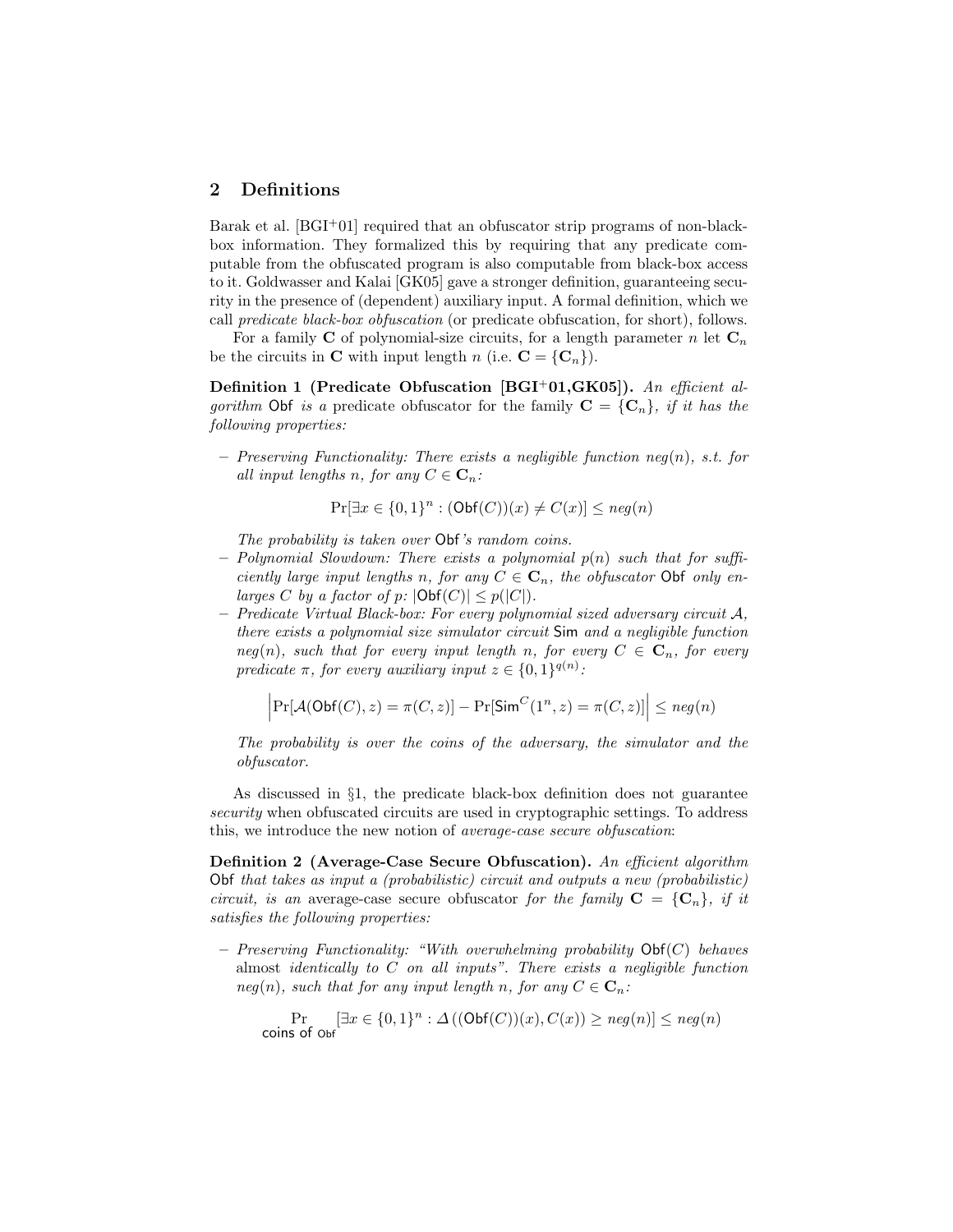The distributions  $(\mathsf{Obf}(C))(x)$  and  $C(x)$  are taken over  $\mathsf{Obf}(C)'$ 's and C's random coins respectively.  $\Delta$  denotes statistical (L1) distance between distributions.

– Polynomial Slowdown: (identical to Definition 1)

 $\overline{\phantom{a}}$  $\overline{\phantom{a}}$  $\overline{\phantom{a}}$  $\overline{\phantom{a}}$ 

– Average-Case Secure Virtual Black-Box: For any efficient adversary A, there exists an efficient simulator  $\mathsf{Sim}$  and a negligible function neg(n), such that for every efficient distinguisher D, for every input length n and for every polynomial-size auxiliary input z:

$$
\left| \Pr[C \stackrel{r}{\leftarrow} \mathbf{C}_n : \mathsf{D}^C(\mathcal{A}(\mathsf{Obf}(C), z), z) = 1] - \Pr[C \stackrel{r}{\leftarrow} \mathbf{C}_n : \mathsf{D}^C(\mathsf{Sim}^C(1^n, z), z) = 1] \right| \leq neg(n)
$$

The probability is over the selection of a random circuit C from  $C_n$ , and the coins of the distinguisher, the simulator, the oracle and the obfuscator. Note that entities with black-box access to  $C$  cannot set  $C$ 's random tape.

Note that without loss of generality it is sufficient to require the existence of a simulator for the "dummy" adversary that just outputs its input. This would give an equivalent definition, but it loses some intuitive appeal.

Discussion. Intuitively, Definition 2 guarantees that any attack that a non-black box adversary can mount using the obfuscated circuit, can also be mounted by a black-box simulator with (oracle) access to the functionality. This new definition differs from the predicate definition in several ways. It considers obfuscation of a random circuit from a family, and furthermore, the circuit families considered can be probabilistic (this allows us to side-step impossibility results, see §2.2). We also follow [GK05] in requiring that the obfuscation be secure in the presence of (independent) auxiliary input, where the auxiliary input is selected first, and then a random circuit is chosen from the family. Note that the average-case secure virtual black-box requirement of our new definition is incomparable to the predicate black-box requirement of  $[BGI^+01]$ ; the latter is weaker in that it only requires that the obfuscator hides predicates, but is stronger in that it provides the predicate distinguisher with the actual program (whereas our definition only gives our predicate distinguisher black-box access).

Finally, we emphasize that in this new definition there are two important sources of randomness. The first source of randomness is in the circuits being obfuscated, which are probabilistic. The second, more subtle, source of randomness is in the selection of a random circuit C from the family  $C_n$ . The average-case secure virtual black-box requirement guarantees security when a circuit is selected from the family by a specific distribution (i.e., the uniform distribution—one should think of this as uniformly choosing random keys for a cryptographic scheme). The predicate black-box definition, on the other hand, guarantees security for every circuit in the family, or (equivalently) for every distribution on circuits. Other work [CMR98,DS05] guarantees security for a large class of distributions on circuits from a family, such as every distribution with at least super-logarithmic min-entropy. Our notion of secure obfuscation can be generalized to give security against more general classes of distributions. For clarity, we choose to present the less general definition above.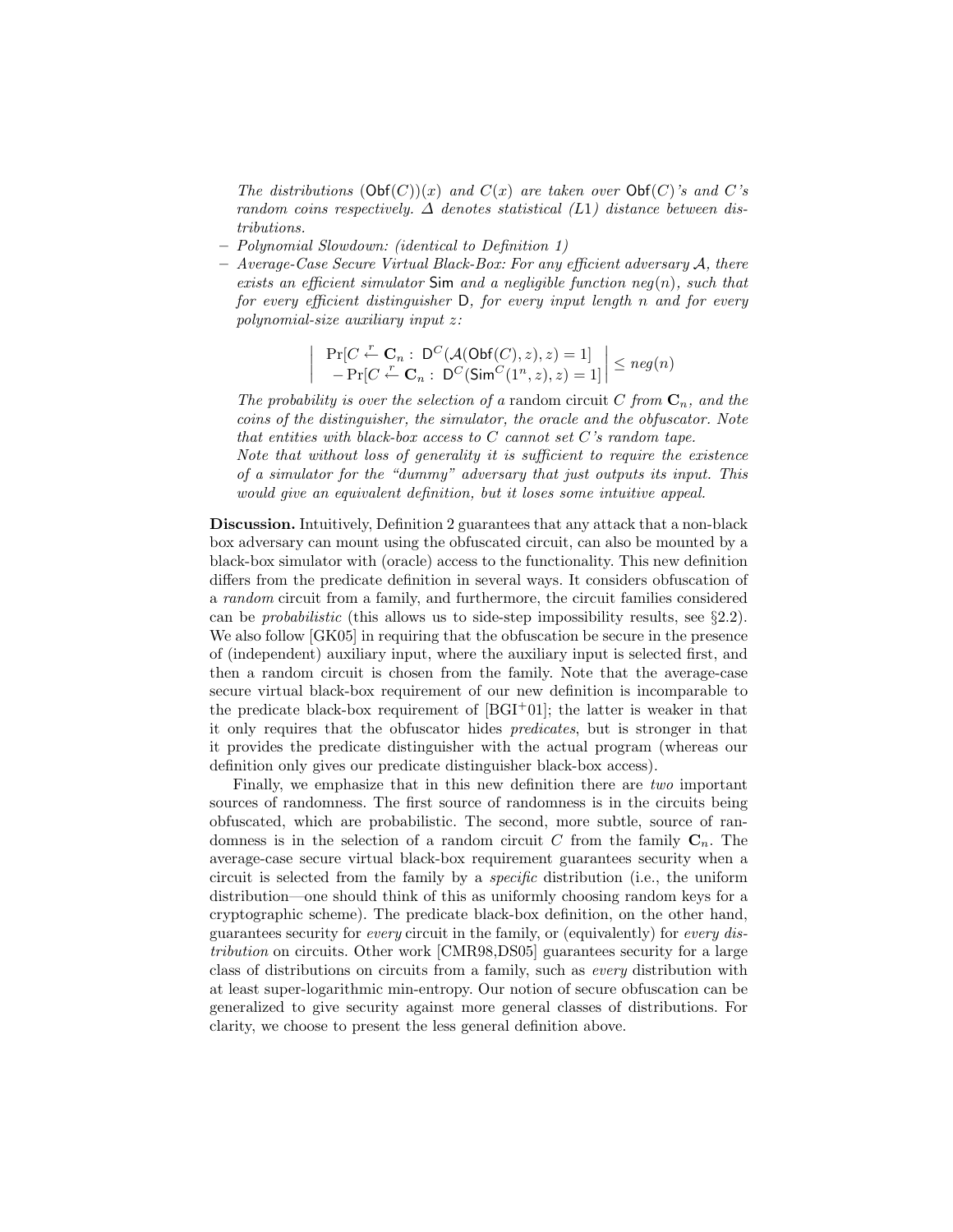#### 2.1 Meaningfulness for Security

This section serves as an informal discussion of the security guarantee provided by average-case secure obfuscation. As mentioned in §1, the definition of obfuscation should be security-preserving in the following sense: "If a cryptographic scheme is secure when the adversary is given black-box access to a program, then it remains secure when the adversary is given the obfuscated program." We claim that for a large class of applications (including re-encryption), average-case secure obfuscation indeed gives this guarantee.

To see this, consider any cryptographic scheme, for which a distinguisher, that has only public information (e.g. public keys) and black-box access to an obfuscated program, can test whether a given adversary can break a scheme (we call this the distinguishable attack property). Many standard cryptographic schemes, such as semantically secure encryption and re-encryption, have this property. For such schemes Definition 2 indeed guarantees that for every adversary that mounts an attack using an obfuscated circuit, there exists a black-box simulator that can mount an attack with a similar success probability. Thus, if the scheme is secure against black-box adversaries, it is also secure against non black-box adversaries that are given the obfuscated program.

To illustrate the meaningfulness of the notion of average-case secure obfuscation, we propose to use the following informal argument as a methodology for constructing secure cryptographic schemes:

If a cryptographic scheme has the following three properties:

- 1. The scheme is secure against black-box adversaries with oracle access to functionality X selected randomly from a family  $F$
- 2. A distinguisher D with oracle access to X can test whether an adversary  $\mathcal A$ can break the security guarantee of the scheme (we call this property the distinguishable attack property)
- 3. There exists an average-case secure obfuscator for a family  $C_F$  of circuits implementing the functionalities in  $F$ ,

Then the cryptographic scheme is also secure against adversaries who are given an obfuscation of a circuit selected at random from the family  $C_F$ .

As a case study, consider semantically-secure re-encryption (see Def. 3). An attacker is given two relevant public keys and black-box access to a re-encryption oracle. The attacker is successful if it can distinguish the encryptions of two different messages (of its choice) under one of the public keys. As with many cryptographic schemes, re-encryption schemes have Property (1). For Property (2), a distinguisher who is given public keys and oracle access to the re-encryption functionality can indeed test whether an adversary has a noticeable chance of mounting a successful attack.<sup>4</sup> Thus, for any re-encryption functionality, assuming that Property (3) holds (i.e. there exists an average-case secure obfuscator for some circuit family computing re-encryption), we conclude that the scheme is

<sup>4</sup> To do this, the distinguisher simply runs the adversary with the public keys, answering the adversary's re-encryption requests using the re-encryption oracle.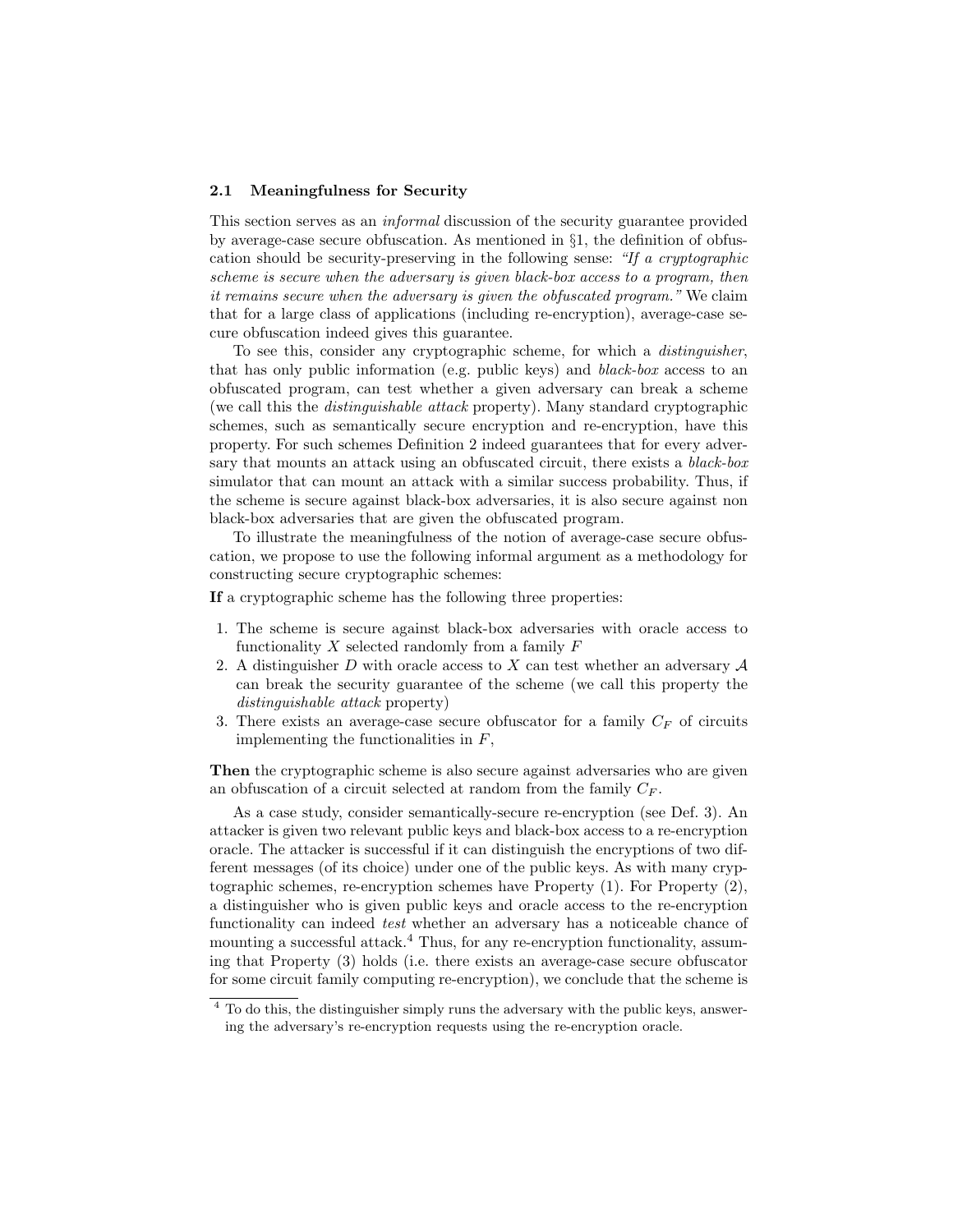also secure against adversaries who are given an obfuscated re-encryption circuit. The predicate definition would not let us make such a conclusion.

#### 2.2 Obfuscating Probabilistic Programs

In this section we discuss an impossibility result for average-case secure obfuscation of deterministic circuits, and explain how we side-step this impossibility by considering probabilistic circuits. Wee [Wee05] observes that the only deterministic circuits that can be obfuscated under strong security-preserving notions of obfuscation are those that are learnable. This result also applies to obfuscating deterministic circuits under Definition 2. To see the intuition behind this result, consider a circuit family C, the "empty" adversary who simply outputs the obfuscated circuit  $\mathsf{Obf}(C)$  it gets, and a distinguisher (with black-box access to  $C$ ) that outputs 1 only if whatever circuit it gets agrees with  $C$  for random inputs.<sup>5</sup> Because Obf preserves functionality, the above adversary that outputs  $\mathsf{Obf}(C)$  will get the distinguisher to accept with all but negligible probability. To make the distinguisher accept with similar probability, the simulator must learn, from black-box access, a circuit that is (at the very least) very close to  $C$  on random inputs. Thus random circuits from C must be learnable from black-box access. In particular, deterministic circuit families that are not learnable cannot be obfuscated under Definition 2.

This impossibility disappears when we consider probabilistic circuit families. This is because the (efficient) distinguisher with black-box access to a probabilistic C and non black-box access to  $Obf(C)$  cannot necessarily distinguish whether the distributions that C and  $\mathrm{Obf}(C)$  output on a particular input are statistically close or far. This is similar to the case of encryption (see Goldwasser and Micali [GM84]), where only randomness can prevent an adversary from recognizing whether two ciphertexts are encryptions of the same bit. Our obfuscation of re-encryption programs uses this observation. In fact, our simulator outputs a "dummy circuit" that has little to do with the circuit being obfuscated, but is still indistinguishable from the true obfuscated circuit.

# 3 Algebraic Setting and Assumptions

Bilinear Groups. Let BMsetup be an algorithm that, on input the security parameter 1<sup>k</sup>, outputs the parameters for a bilinear map as  $(q, g, \mathbb{G}, \mathbb{G}_T, \mathbf{e})$ , where  $\mathbb{G}, \mathbb{G}_T$ are groups of prime order  $q \in \Theta(2^k)$ . The efficient mapping  $e : \mathbb{G} \times \mathbb{G} \to \mathbb{G}_T$ is both *bilinear*, i.e., for all  $g \in \mathbb{G}$  and  $a, b \in \mathbb{Z}_q$ ,  $e(g^a, g^b) = e(g, g)^{ab}$ , and *non-degenerate*, i.e., if g generates  $\mathbb{G}$ , then  $e(g, g) \neq 1$ .

For simplicity, we present our solution using bilinear maps of the form e :  $\mathbb{G} \times \mathbb{G} \to \mathbb{G}_T$ . Our scheme can also be implemented in the more general setting where  $\mathbf{e} : \mathbb{G}_1 \times \mathbb{G}_2 \to \mathbb{G}_T$  and isomorphisms between  $\mathbb{G}_1$  and  $\mathbb{G}_2$  may not be efficiently computable. Galbraith, Paterson, and Smart [GPS06] provide more information on various implementation options.

<sup>5</sup> Wee considers different distinguishers that check different inputs.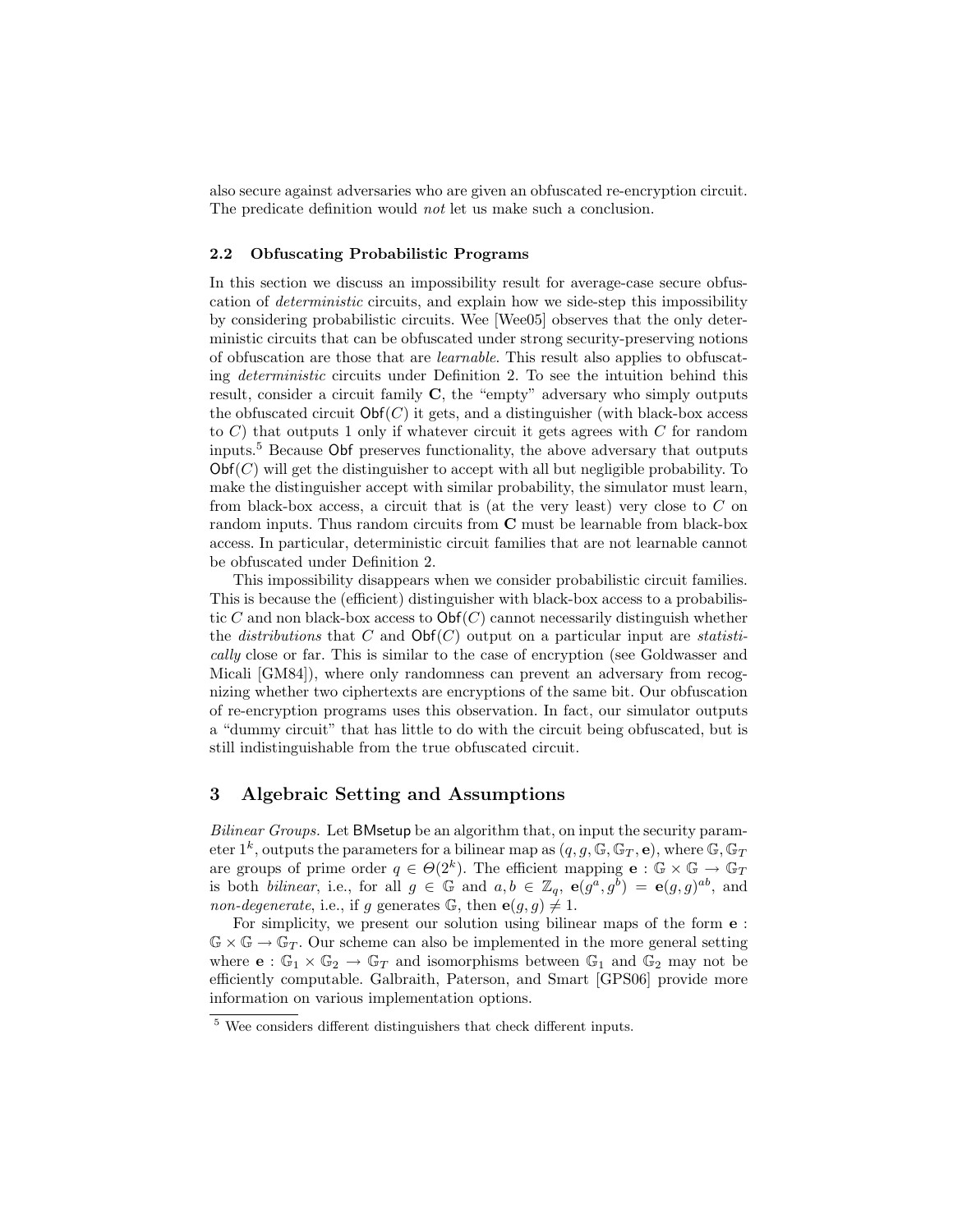Complexity Assumptions. In this paper, we make the following two complexity assumptions in bilinear groups. When we say two distributions are computationally indistinguishable, we mean with respect to a distinguisher with auxiliary information (which is selected independently of the instance).

Assumption 1 (Strong Diffie Hellman Indistinguishability) Let  $G$  be a group of order q where q is a k-bit prime,  $g \stackrel{r}{\leftarrow} \mathbb{G}$  and  $a, b, c, d \stackrel{r}{\leftarrow} \mathbb{Z}_q$ . Then the following two distributions are computationally indistinguishable:

$$
\left\{g,g^{a},g^{b},g^{c},g^{abc}\right\}_k \stackrel{c}{\approx} \left\{g,g^{a},g^{b},g^{c},g^{d}\right\}_k
$$

This assumption has not been proposed before, but it is implied by the Decision 3-party Diffie-Hellman assumption proposed in [BSW06].

Assumption 2 (Decision Linear [BBS04]) Let G be a group of order q where q is a k-bit prime,  $f, g, h \leftarrow \mathbb{G}$  and  $a, b, c \leftarrow \mathbb{Z}_q$ . Then the following two distributions are computationally indistinguishable:

$$
\left\lbrace f,g,h,f^a,g^b,h^{a+b}\right\rbrace_k \stackrel{c}{\approx} \left\lbrace f,g,h,f^a,g^b,h^c\right\rbrace_k
$$

# 4 A Special Encryption Scheme and Re-Encryption Functionality

In this section, we describe a special encryption scheme and a re-encryption functionality for which we later present a secure obfuscation scheme.

#### 4.1 A Special Encryption Scheme Π

Our special encryption scheme  $\Pi$  is described in Fig. 1. The encryption algorithm supports two forms of ciphertexts and takes an additional input  $\beta \in \{0,1\}$  to choose between them. For the first form, encryption and decryption work as per the Boneh et al. [BBS04] construction. For the second form, the encryption and decryption are novel and relevant for re-encryption. Note that this encryption system also requires the message space M to be a subset of  $\mathbb{G}$  which is of size polynomial in k. The semantic security of this scheme will be proven in Thm. 3.

#### 4.2 Re-Encryption Functionality

Recall that obfuscation is with respect to a class of circuits. We now define a special class of re-encryption circuits for the encryption scheme  $\Pi$  which can be easily analyzed.

Let  $(pk_1, sk_1)$  and  $(pk_2, sk_2)$  be two keys pairs which were generated by running KeyGen on independent random tapes. When given an honestly-generated ciphertext encrypted under  $pk_1$ , a re-encryption circuit decrypts the ciphertext and then re-encrypts the resulting message under a second public key  $pk<sub>2</sub>$ . For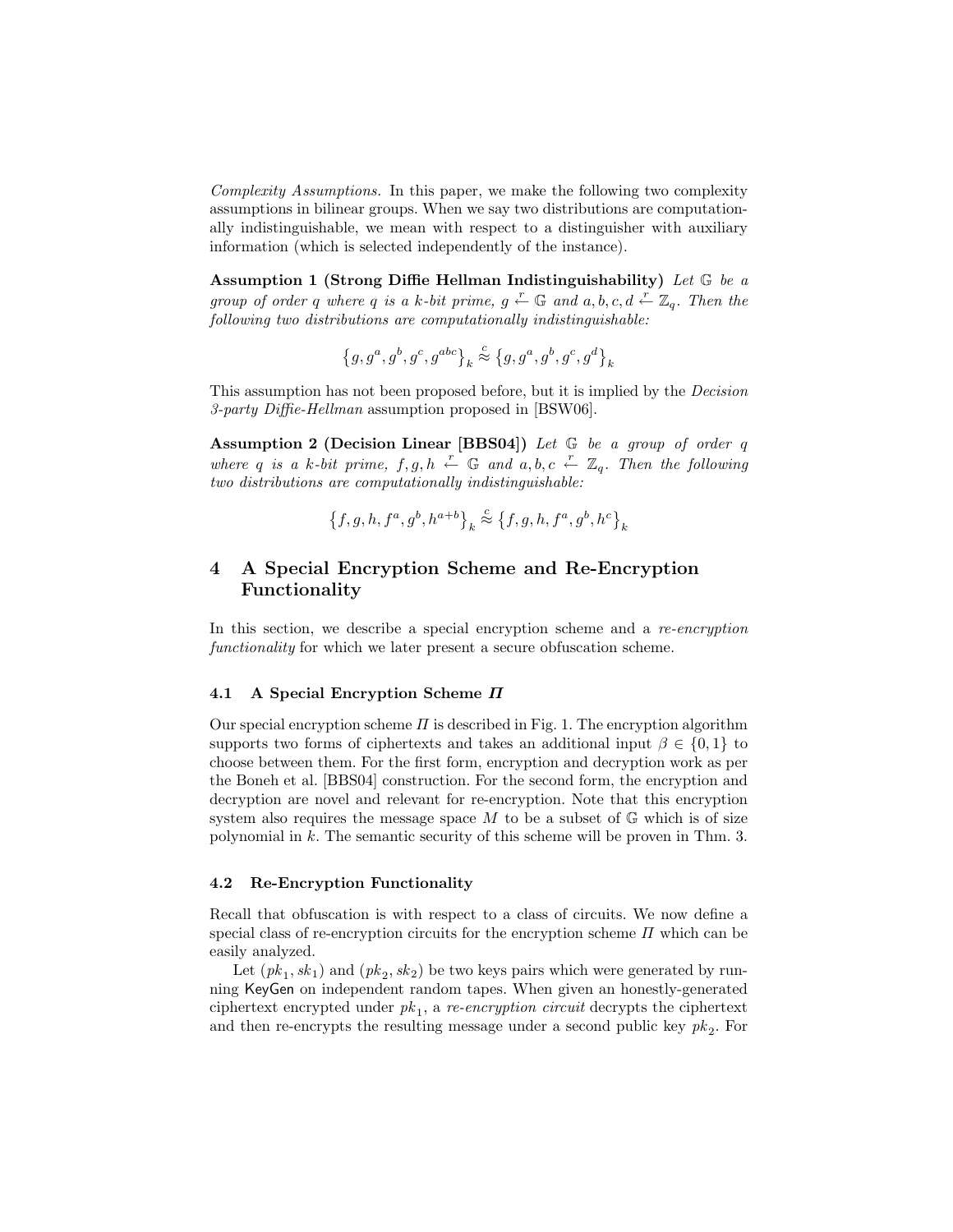#### Fig. 1. ENCRYPTION SCHEME  $\Pi$

**Common:** For a security parameter  $1^k$ , let  $(q, g, \mathbb{G}, \mathbb{G}_T, \mathbf{e}) \leftarrow \mathsf{BMsetup}(1^k)$  be a common parameter and let  $M \subset \mathbb{G}$  where  $|M| = O(poly(k))$  be the message space.  $\mathsf{KeyGen}(1^k, (q, g, \mathbb{G}, \mathbb{G}_T, \mathbf{e}))$ : 1. Randomly select a new generator  $h \stackrel{r}{\leftarrow} \mathbb{G}$  and random  $a, b \stackrel{r}{\leftarrow} \mathbb{Z}_q$ . 2. Output  $pk = (h^a, h^b, h)$  and  $sk = (a, b, h)$ .  $\mathsf{Enc}(pk, \beta, m)$  : 1. Parse  $pk = (h^a, h^b, h)$ . 2. Choose random  $r, s \stackrel{r}{\leftarrow} \mathbb{Z}_q$ . 3. If  $\beta = 0$ , output the ciphertext  $[0, (h^a)^r, (h^b)^s, h^{r+s} \cdot m, 0]$ . 4. If  $\beta = 1$ , then choose a random  $t \stackrel{r}{\leftarrow} \mathbb{G}$ , and output the ciphertext [1,  $e((h^a)^r, t)$ ,  $e((h^b)^s, t)$ ,  $e(h^{r+s} \cdot m, t)$ , t].  $Dec(sk, [s, W, X, Y, Z])$ : 1. Parse  $sk = (a, b, h)$ . 2. If  $s = 0$ , then output  $Y/(W^{1/a} \cdot X^{1/b})$ . 3. If  $s = 1$ , then (a) Compute  $Q = Y/(W^{1/a} \cdot X^{1/b}).$ (b) For each  $m \in M$ , test if  $e(m, Z) = Q$ . If so, output m and halt.

technical reasons, we also require the circuit to produce the pairs of public keys for which it transforms ciphertexts.

More formally, the re-encryption circuit  $F_{sk_1,pk_2}$ , when run on input  $c_1 =$  $\mathsf{Enc}(pk_1, 0, m)$  for any message  $m \in M$ , computes  $m \leftarrow \mathsf{Dec}(sk_1, c_1)$ , then computes  $c_2 \leftarrow \mathsf{Enc}(pk_2, 1, m)$ , and finally outputs  $c_2$ . When  $F_{sk_1, pk_2}$  is run on input the special symbol keys, it outputs the ordered pair of public keys  $(pk_1, pk_2)$ . For ciphertexts corresponding to messages in not in  $M$ , the circuit returns a randomized ciphertext of the second form for the same message. For other ill-formed inputs, it returns ⊥.

Furthermore, let  $C_{sk_1,pk_2}$  be the same as  $F_{sk_1,pk_2}$  with the exception that the values  $sk_1$  and  $pk_2$  can be read from the circuit description. This property is easy to achieve by adding a "message" section to the circuit which does not affect the circuit's output, but encodes a message, with say, and gates encoding a 1 and OR gates encoding a 0. We now define the family of circuits:

$$
C_k = \left\{C_{sk_1,pk_2} \mid (pk_1, sk_1) \leftarrow \mathsf{KeyGen}(1^k), (pk_2, sk_2) \leftarrow \mathsf{KeyGen}(1^k)\right\}
$$

#### 4.3 Security for Re-Encryption

We generalize the standard notion of indistinguishability [GM84] for encryption schemes by allowing the adversary to have access to a re-encryption oracle. In particular, the following definition captures the notion that "given a ciphertext y and black-box access to a re-encryption circuit, an adversary does not learn any information about the plaintext corresponding to  $y$ ."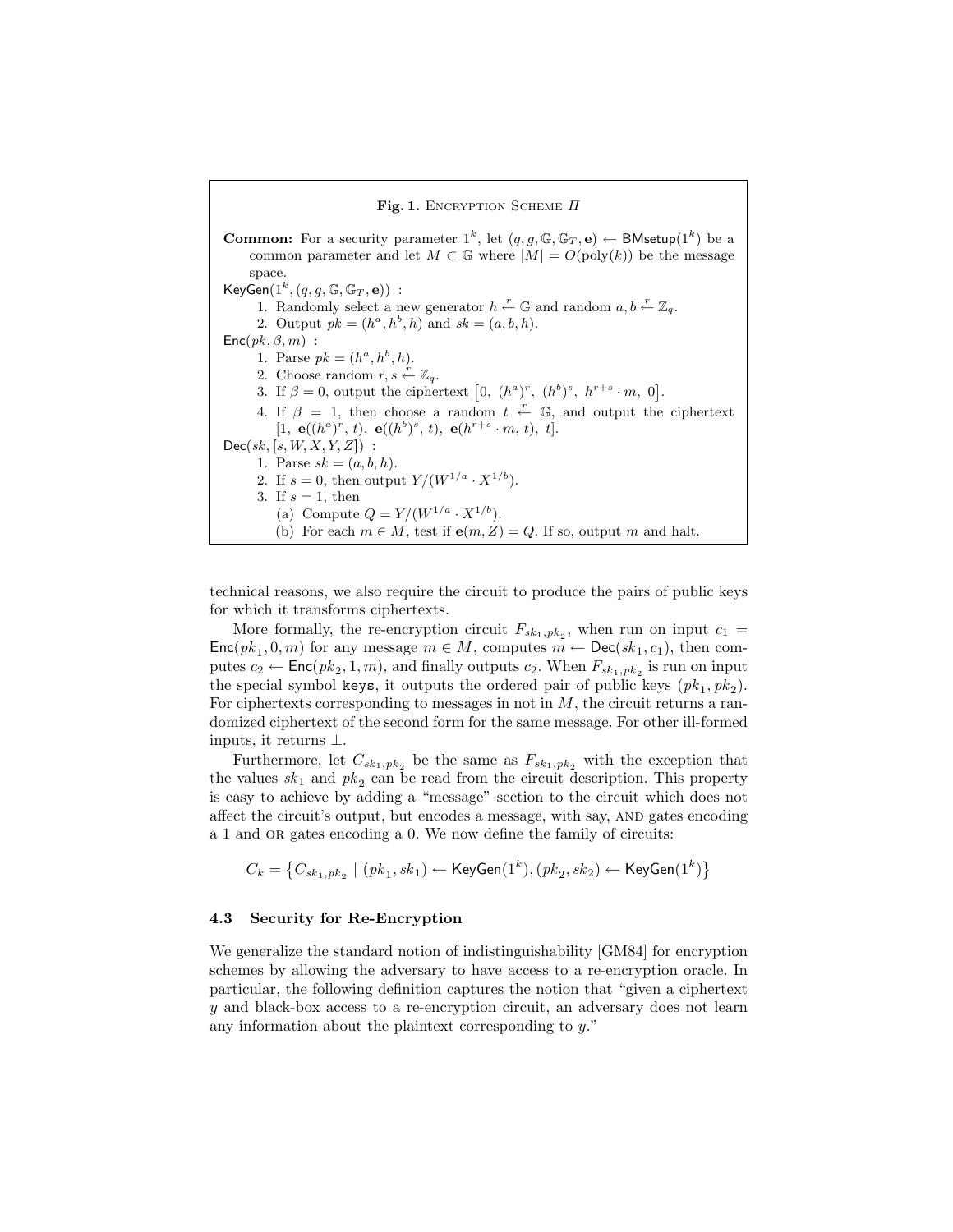Definition 3 (IND-security with Oracle  $C_{sk_1,pk_2}$ ). Let  $\Pi$  be an encryption scheme and let the random variable  $\mathsf{IND}_b(\Pi, \mathcal{A}, k)$  where  $b \in \{0, 1\}, \mathcal{A} =$  $(A_1, A_2)$  and  $k \in \mathbb{N}$  denote the result of the following probabilistic experiment:

$$
\begin{aligned} &\text{IND}_b(H,\mathcal{A},k)\\ &(pk_1,sk_1)\leftarrow\text{KeyGen}(1^k),(pk_2,sk_2)\leftarrow\text{KeyGen}(1^k)\\ &(m_0,m_1,i,\beta,z)\leftarrow\mathcal{A}_1^{C_{sk_1,pk_2}}(1^k)\\ &y\leftarrow\text{Enc}(pk_i,\beta,m_b)\\ &B\leftarrow\mathcal{A}_2^{C_{sk_1,pk_2}}(y,z)\\ &\text{Output }B \end{aligned}
$$

Scheme  $\Pi$  is indistinguishable under a chosen-plaintext attack if  $\forall$  p.p.t. algorithms A the following two ensembles are computationally indistinguishable:

$$
\left\{\mathsf{IND}_0(\Pi,\mathcal{A},k)\right\}_k \stackrel{c}{\approx} \left\{\mathsf{IND}_1(\Pi,\mathcal{A},k)\right\}_k
$$

Remark 1. For simplicity, we allow the adversary to pick the key  $pk_i$  under which the challenge is encrypted and the form  $\beta$  of the encryption. By a standard hybrid argument, the above definition is equivalent to one in which the adversary is given four encryptions of the challenge message—one per key and per form.

**Theorem 3.** The encryption scheme  $\Pi$  (in Fig. 1) is an indistinguishablesecure encryption scheme with respect to oracle  $C_{sk_1,pk_2}$  under the Decision Linear assumption in G.

The proof sketch is given in Appendix A.

### 5 The Obfuscator for Re-Encryption

In Fig. 2, we describe an obfuscator Obf for the class of re-encryption circuits  $C_k$  relative to the encryption scheme  $\Pi$  defined in the previous section.

#### 5.1 Main Result

**Theorem 4.** The obfuscator in Fig. 2 is a secure obfuscator for family  $C_k$ .

*Proof sketch.* Let  $pk_1 = (g^{a_1}, g^{b_1}, g)$  and  $pk_2 = (h^{a_2}, h^{b_2}, h)$  with appropriately defined secret keys. Let C denote the re-encryption circuit  $C_{sk_1,pk_2}$ , and let  $R \leftarrow \mathsf{Obf}(C)$  be an obfuscated version of C.

Preserving Functionality. Consider any  $C \in C_k$  and let circuit  $R \leftarrow \mathsf{Obf}(C)$ . We claim that the output distributions of  $C$  and  $R$  are statistically close (in fact, identical). To see this, we must consider three classes of inputs. First, for any message  $m \in M$ , observe that

$$
\text{Enc}(pk_1, 0, m) = [0, g^{a_1r}, g^{b_1s}, g^{r+s} \cdot m, 0]
$$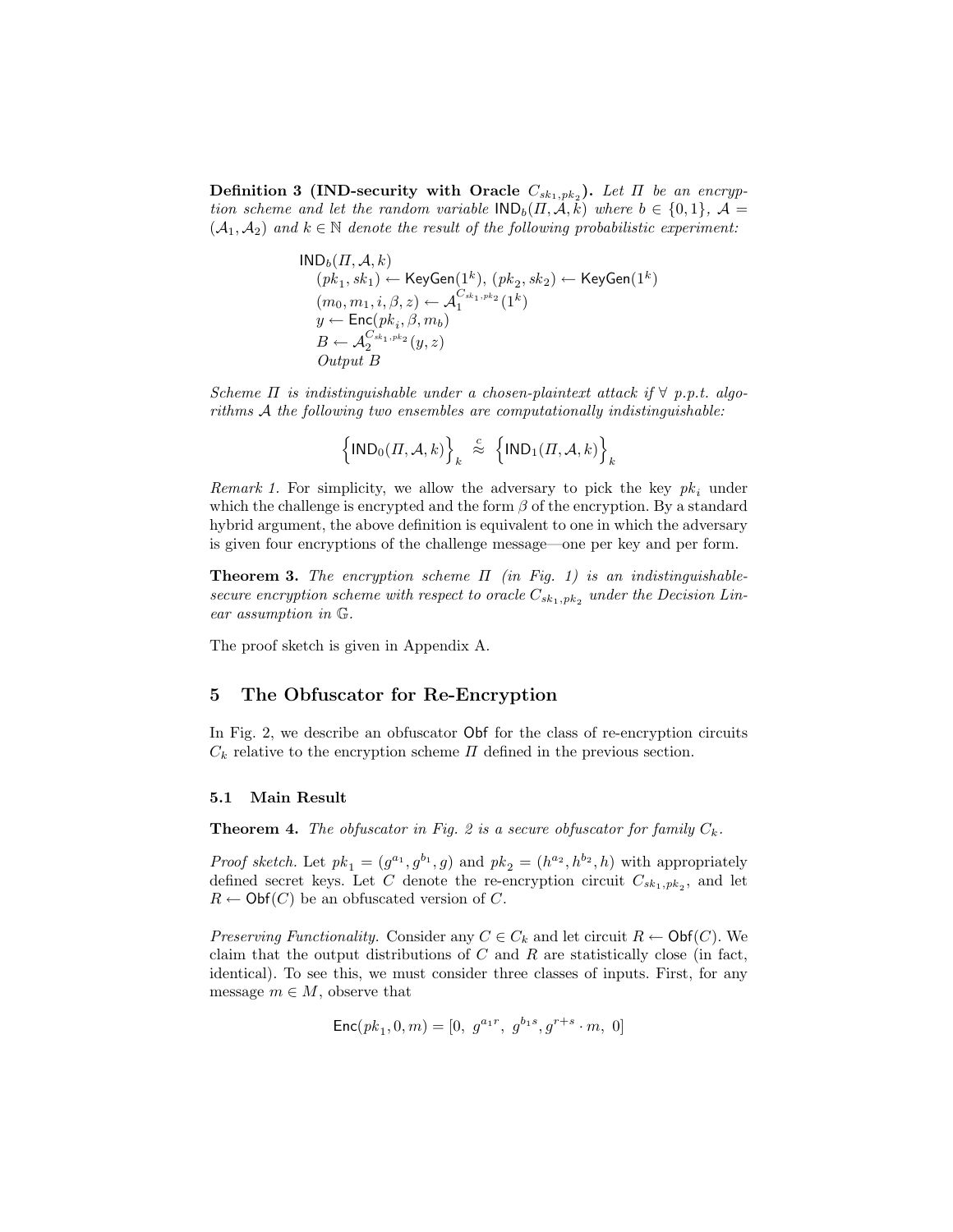# Fig. 2. Obfuscator Obf for Re-encryption circuits for  $\Pi$ Algorithm Obf, on input a circuit  $C_{sk_1,pk_2} \in C_k$ , 1. Reads  $sk_1 = (a_1, b_1, g)$  and  $pk_2 = (h^{a_2}, h^{b_2}, h)$  from the description of  $C_{sk_1,pk_2}$ . 2. Selects a random integer  $z \stackrel{r}{\leftarrow} \mathbb{Z}_q^*$  and compute the re-encryption tuple  $(Z_1, Z_2, Z_3) = ((h^{a_2})^{z/a_1}, (h^{b_2})^{z/b_1}, h^z).$ 3. Constructs and outputs an obfuscated circuit  $R_{sk_1,pk_2}$  that contains the values  $pk_1$ ,  $pk_2$ ,  $Z_1$ ,  $Z_2$ ,  $Z_3$  and does the following: - On input keys, output  $pk_1 = (g^{a_1}, g^{b_1}, g)$  and  $pk_2 = (h^{a_2}, h^{b_2}, h)$ . - On input a 5-tuple  $[0, W, X, Y, 0]$  where  $W, X, Y \in \mathbb{G},$  then: (a) Select input re-randomization values  $r, s \stackrel{r}{\leftarrow} \mathbb{Z}_q^*$ . (b) Re-randomize the input as  $W' \leftarrow W \cdot (g^{a_1})^r$ ,  $X' \leftarrow X \cdot (g^{b_1})^s$ , and  $Y' \leftarrow Y \cdot g^{r+s}$ . (c) Compute  $E \leftarrow \mathbf{e}(W', Z_1)$ . (d) Compute  $F \leftarrow \mathbf{e}(X', Z_2)$ . (e) Compute  $G \leftarrow \mathbf{e}(Y', Z_3)$ . (f) Select an output re-randomization value  $y \stackrel{r}{\leftarrow} \mathbb{Z}_q^*$ . (g) Output the ciphertext [1,  $E^y$ ,  $F^y$ ,  $G^y$ ,  $Z_3^y$ ]. - Otherwise return ⊥.

for a randomly chosen  $r, s \stackrel{r}{\leftarrow} \mathbb{Z}_q^*$ . When such a ciphertext is fed as input to R, the circuit outputs

$$
[1, e(g^{a_1(r+r')}, h^{a_2z/a_1})^y, e(g^{b_1(s+s')}, h^{b_2z/b_1})^y, e(g^{r+s+r'+s'}\cdot m, h^z)^y, h^{zy}]
$$

for randomly chosen  $r', s', y \stackrel{r}{\leftarrow} \mathbb{Z}_q^*$ . Substituting  $\overline{r} = \frac{r+r'}{\ell}$  $\frac{(-r')}{\ell}, \overline{s} = \frac{s+s'}{\ell}$  $\frac{+s'}{\ell}, \bar{t} = h^{yz}$ , and  $\ell$  is such that  $g^{\ell} = h$ , this 5-tuple can be re-written as

$$
[1, e(h^{a_2\overline{r}}, \overline{t}), e(h^{b_2\overline{r}}, \overline{t}), e(h^{\overline{r}+\overline{s}} \cdot m, \overline{t}), \ \overline{t}]
$$

which is identically distributed to the output of  $\mathsf{Enc}(pk_2, 1, m)$ . Second, the same holds for all  $m \in \mathbb{G} \backslash M$ . Lastly, for keys and junk input, the outputs are identical.

Polynomial slowdown. This property follows by inspection because the obfuscated circuit computes a few bilinear maps and exponentiations.

Virtual Blackbox. In order to satisfy the virtual black-box property, it suffices to only consider the "dummy" adversary. Thus, we must construct a simulator  $\textsf{Sim}^C(1^k, z)$  such that for all distinguishers  $D^C$  which take as input an obfuscated circuit  $R$  and auxiliary input  $z$ ,

$$
|\Pr[D^C(\text{Obf}(C), z) = 1] - \Pr[D^C(\text{Sim}^C(1^k, z), z) = 1]| < neg(k).
$$

Let us define the simulator  $\mathsf{Sim}^C(1^k, z)$  as follows:

 $\sqrt[6]{\frac{6}{10}}$  We do not need to compute  $\ell$  explicitly.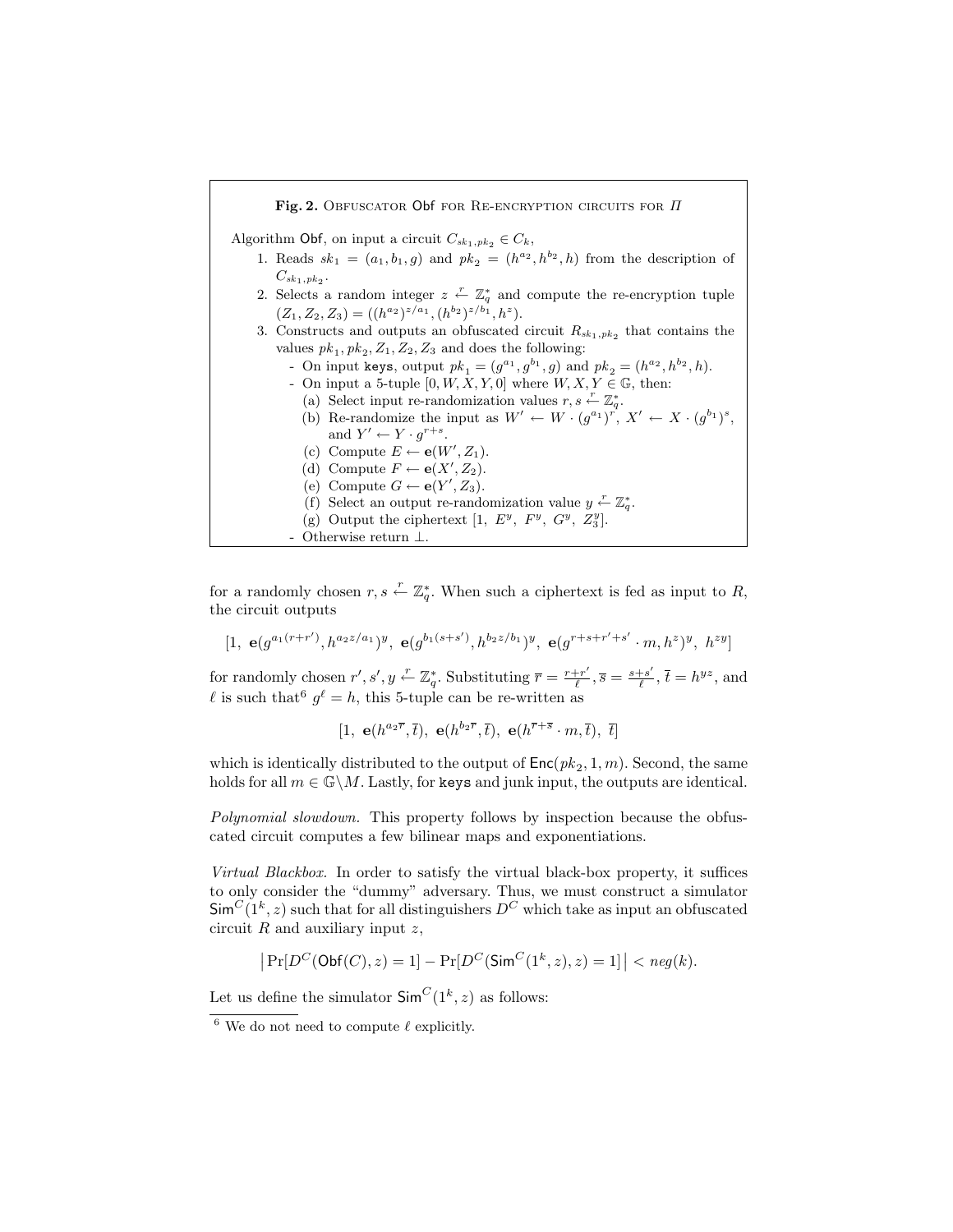- 1. Query the oracle C on keys to get  $pk_1, pk_2$ .
- 2. Sample  $Z'_1, Z'_2, Z'_3 \stackrel{r}{\leftarrow} \mathbb{G}$ .
- 3. As in Step (3) of the Obf algorithm, create and output a circuit  $R'$  using the values  $(pk_1, pk_2, Z'_1, Z'_2, Z'_3).$

Notice that  $Sim^C$  produces a circuit which does not correctly compute the reencryption function. However, we now show that under appropriate complexity assumptions, no p.p.t. distinguisher  $D^C$  will notice.

Towards this goal, notice that the output of  $D^{C}(\mathsf{Obf}(C), z)$  is distributed identically to Nice $(D^C, k, z)$  and the output of  $D^C(\textsf{Sim}^C(1^k, z))$  is distributed identically to  $\text{Junk}(D^C, k, z)$  where

> $\mathsf{Nice}(D^C, k, z)$  Junk $(D^C, k, z)$  $q$ ,  $\mathbb{G} \leftarrow \mathsf{BMsetup}(1^k)$  and  $q$ ,  $\mathbb{G} \leftarrow \mathsf{BMsetup}(1^k)$  $g, h, r \stackrel{r}{\leftarrow} \mathbb{G}$  g,  $h, r \stackrel{r}{\leftarrow} \mathbb{G}$  $a_1, a_2, b_1, b_2 \stackrel{r}{\leftarrow} \mathbb{Z}_q$   $a_1, a_2, b_1, b_2 \stackrel{r}{\leftarrow} \mathbb{Z}_q$  $pk_1 \leftarrow (g^{a_1}, g^{b_1}, g)$   $pk_1 \leftarrow (g^{a_1}, g^{b_1}, g)$  $pk_2 \leftarrow (h^{a_2}, h^{b_2}, h)$   $pk_2 \leftarrow (h^{a_2}, h^{b_2}, h)$  $Z_1 \leftarrow r^{a_2/a_1}; Z_2 \leftarrow r^{b_2/b_1} \qquad Z_1', Z_2' \leftarrow \mathbb{G}$  $b \leftarrow D^{C}(pk_1, pk_2, Z_1, Z_2, r, z)$   $b \leftarrow D^{C}(pk_1, pk_2, Z'_1, Z'_2, r, z)$ Output *b* Output *b*

In the above experiments, the oracle  $C$  represents the re-encryption oracle for the public keys  $pk_1$  to  $pk_2$  which are chosen in the experiment. There is a slight abuse of notation here; when we write  $exp(D^C, k, z)$  we mean that the distinguisher D has oracle access to  $C_{sk_1,pk_2}$  for the keys  $sk_1, pk_2$  chosen in the experiment. The virtual blackbox property follows immediately from the following lemma.  $\Box$ 

Lemma 1. Under the SDHI and Decision Linear assumptions, for all p.p.t. distinguishers D and auxiliary information z, the following two distributions are statistically close.

$$
\bigg\{{\sf Nice}(D^C,k,z)\bigg\}_k \quad \text{ and } \quad \bigg\{{\sf Junk}(D^C,k,z)\bigg\}_k
$$

Proof Outline. We prove this lemma in a series of incremental steps. We begin with a simple indistinguishability problem and incrementally add elements and provide access to various oracles until the experiments are equivalent to their final form in Lemma 1. Let us now start with a claim which relates the SDHI problem to a simple indistinguishability problem: (In all of the following experiments, we implicitly generate  $q$ ,  $\mathbb{G} \leftarrow \mathsf{BMsetup}(1^k)$  and each experiment is indexed by k and z although we omit this extra notation when the context is clear.)

**Proposition 1.** Under the SDHI assumption,  $Nice_{k,z}^{(1)}$  $\stackrel{c}{\approx}$  Junk $_{k,z}^{(1)}$  where

Nice<sup>(1)</sup>: Proceeds as Nice except that the output is  $(g^{a_1}, g, h^{a_2}, h, Z_1, r, z)$ .  $\mathsf{Junk}^{(1)} \colon Proceedings$  as  $\mathsf{Junk}$  except that the output is  $(g^{a_1},g,h^{a_2},h,Z'_1,r,z)$ .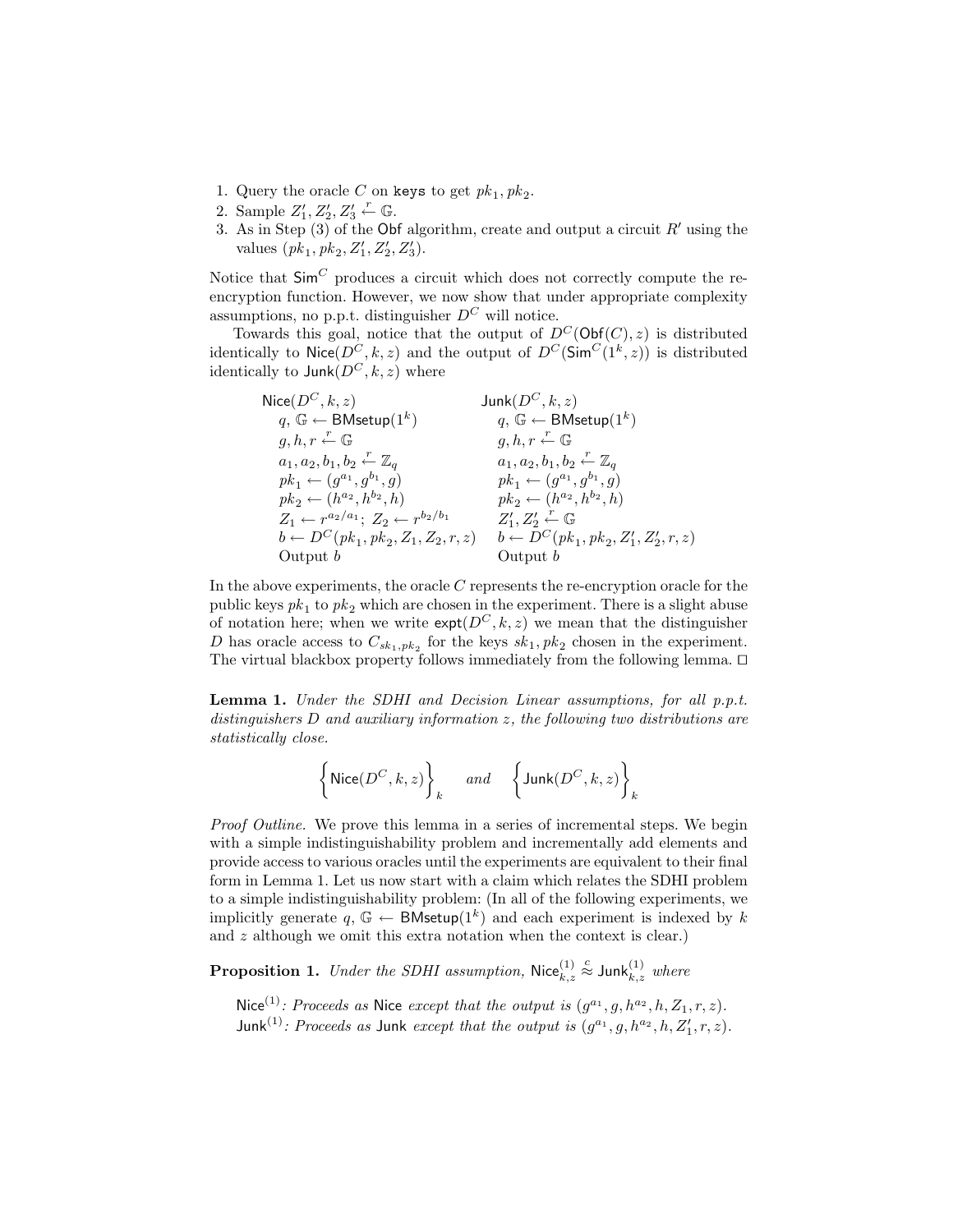If there exists a distinguisher D which distinguishes  $Nice^{(1)}$  from Junk<sup>(1)</sup> with advantage  $\varepsilon$ , then there exists an distinguisher D' which solves the SDHI problem with the same advantage (in roughly the same time).

*Proof sketch*. The algorithm  $D'(g, g^a, g^b, g^c, Q, z)$  works as follows:

- 1. D' chooses a random  $w \stackrel{r}{\leftarrow} \mathbb{Z}_q$ .
- 2. D' runs  $D(g^w, (g^b)^w, g^a, g, Q, g^c, z)$  and echoes the response.

Consider  $a_1 = 1/b$ ,  $a_2 = a$  and  $r = g^c$ . Thus, if  $Q = g^{abc}$ , then we have  $Q = r^{ab} = r^{a_2/a_1}$  in which case the input to D is identically distributed to Nice<sup>(1)</sup>. Otherwise, Q is equal to  $r^t$  for some random t and the input to D is identically distributed to Junk $^{(1)}$ .  $\Box$ 

We now extend Proposition 1 to include more input values.

**Proposition 2.** Under the SDHI assumption,  $\text{Nice}_{k,z}^{(2)}$  $\stackrel{c}{\approx}$  Junk $_{k,z}^{(2)}$  where

Nice<sup>(2)</sup>: Same as Nice except that the output is  $(pk_1, pk_2, Z_1, Z_2, r, z)$ . Junk<sup>(2)</sup>: Same as Junk except that the output is  $(pk_1, pk_2, Z'_1, Z'_2, r, z)$ .

*Proof sketch.* Consider the hybrid distribution  $T^{(2)}$  which is the same as Nice<sup>(2)</sup> except that  $Z'_2 \stackrel{r}{\leftarrow} \mathbb{G}$  and the output is  $(pk_1, pk_2, Z_1, Z'_2, r, z)$ . If Nice<sup>(2)</sup> and Junk<sup>(2)</sup> are distinguishable with advantage  $\varepsilon$ , then either Nice<sup>(2)</sup> and  $T^{(2)}$  or  $T^{(2)}$ and Junk<sup>(2)</sup> are distinguishable by algorithm D with advantage  $\varepsilon/2$ . Either case implies a distinguisher for  $Nice^{(1)}$  from Junk<sup>(1)</sup>. In the later case, this involves picking  $b_1, b_2 \in \mathbb{Z}_q$  to form public keys, picking  $Z'_2$  randomly, and using the input instance from Nice<sup>(1)</sup> (or Junk<sup>(1)</sup>) to simulate the input distribution for D. The former case does the same, but swaps the role of  $a_i$  and  $b_i$ .  $\Box$ 

Towards the proof of our main theorem, we now extend Prop. 2 by providing the distinguisher with an oracle which returns a five-tuple of random values which works as follows. On input  $[0, W, X, Y, 0]$ , where  $W, X, Y \in \mathbb{G}$ , R selects three random values  $E, F, G \leftarrow \mathbb{G}_T$  and a random value  $H \leftarrow \mathbb{G}$  and returns  $[1, E, F, G, H]$ . Otherwise, R returns  $\perp$ . Intuitively, oracle R outputs only random values and thus should not help any distinguisher.

**Proposition 3.** Under the SDHI assumption, Nice $_{k,z}^{(3)}$  $\stackrel{s}{\approx}$  Junk $_{k,z}^{(3)}$  where

Nice<sup>(3)</sup>: Same as Nice( $D^R, k, z$ ).

Junk<sup>(3)</sup>: Same as Junk $(D^{\mathcal{R}}, k, z)$ .

(That is, the distinguishers have oracle access to  $R$  instead of  $C$  and unlike the  $(2)$ -experiments which output a tuple, these experiments output a bit.)

*Proof sketch.* The oracle  $\mathcal{R}$  can be perfectly simulated without any auxiliary information. Thus, for any  $D^R$ , there exists another non-oracle distinguisher  $D'$  (which internally runs D while perfectly simulating R to D) whose output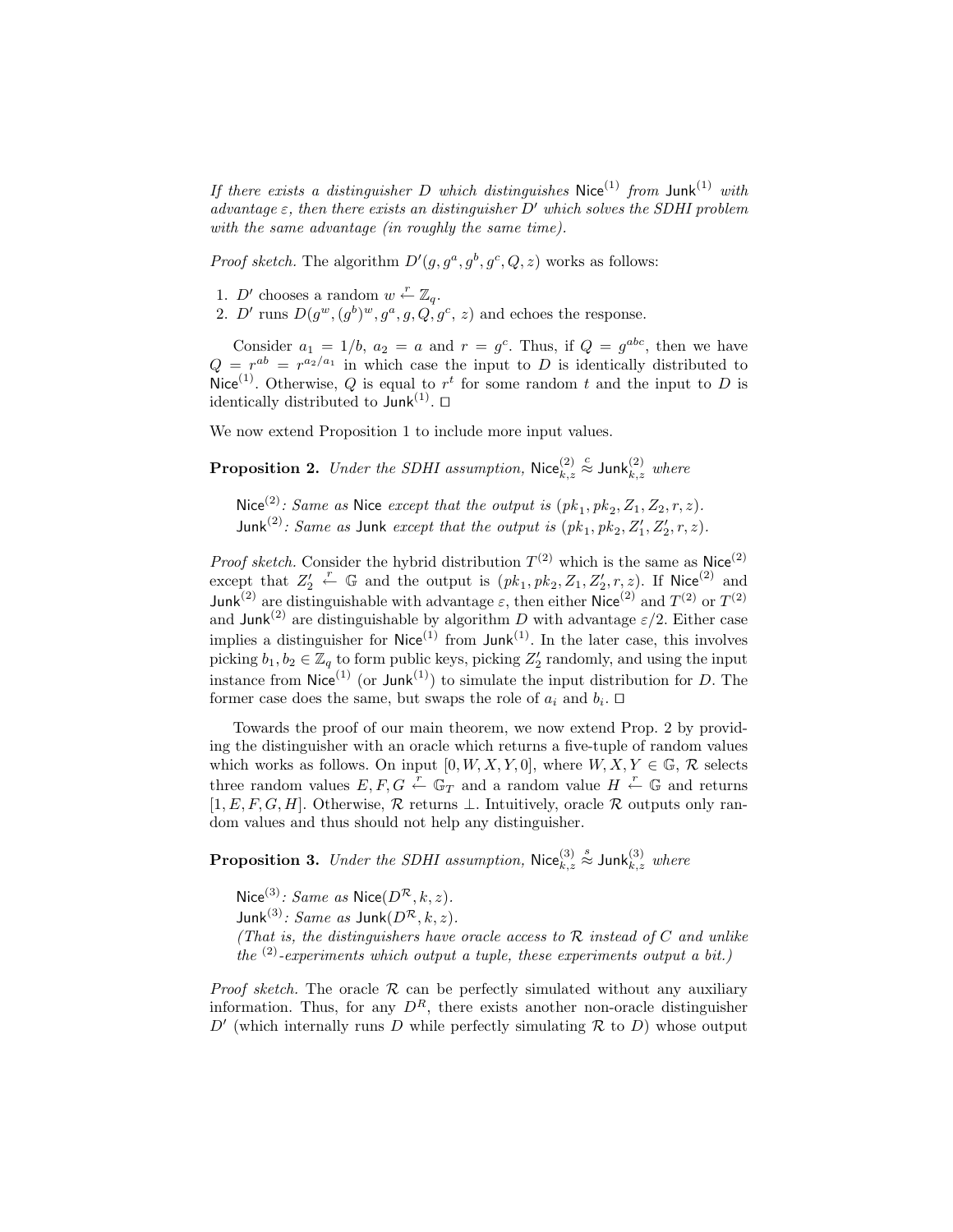distribution is identical to D. Proposition 2 therefore implies that for all distinguishers  $D^R$ , Nice<sup>(2)</sup>  $\stackrel{c}{\approx}$  Junk<sup>(2)</sup> which implies Nice<sup>(3)</sup>  $\stackrel{s}{\approx}$  Junk<sup>(3)</sup> (since the later experiment outputs a bit).  $\Box$ 

We now return to the first experiments in which the distinguisher has oracle access to the re-encryption circuit C.

Proposition 4. For any p.p.t. distinguisher D, let

$$
\alpha(k, z) = \text{Adv}(\text{Nice}(D^C, k, z), \text{ Junk}(D^C, k, z))
$$

$$
\beta(k, z) = \text{Adv}(\text{Nice}(D^R, k, z), \text{ Junk}(D^R, k, z))
$$

be the advantage<sup>7</sup> that  $D$  has in distinguishing Nice from Junk given either a re-encrypting oracle C or a random oracle R respectively. There exists a p.p.t. algorithm A which decides the Decision Linear problem with probability at least  $\frac{1}{2} + \frac{1}{4}(\alpha(k, z) - \beta(k, z)).$ 

*Proof.* Without loss of generality, assume that  $\alpha > \beta$ . (If not, then we flip the way  $A$  guesses in its final step.) The algorithm  $A$  takes as input, a Decision Linear instance  $\Gamma = (h_1, h_2, h, h_1^x, h_2^y, Q)$  and auxiliary information z, and:

- 1. A samples a challenge bit  $c \stackrel{r}{\leftarrow} \{0,1\}$  to pick whether to run Nice or Junk.
- 2. A samples integers  $a, b, u \stackrel{r}{\leftarrow} \mathbb{Z}_q$  and group elements  $g, Z'_1, Z'_2, Z'_3 \stackrel{r}{\leftarrow} \mathbb{G}$ .
- 3. A sets  $pk_1 = (g^a, g^b, g)$  and  $pk_2 = (h_1, h_2, h)$  and computes a valid reencryption tuple  $(Z_1, Z_2, Z_3)$  by  $Z_1 \leftarrow h_1^{u/a}, Z_2 \leftarrow h_2^{u/b},$  and  $Z_3 \leftarrow h^u$ .
- 4. If  $c = 1$ , then A runs  $D^{\mathcal{O}}(pk_1, pk_2, Z_1, Z_2, Z_3, z)$  where  $\mathcal{O}$  is defined below. If  $c = 0$ , then A runs  $D^{\mathcal{O}}(pk_1, pk_2, Z'_1, Z'_2, Z'_3, z)$ .

When D queries the oracle  $\mathcal O$  on input  $[0, W, X, Y, 0]$ , A responds as follows:

- (a) Sample input re-randomization values  $r, s, t \stackrel{r}{\leftarrow} \mathbb{Z}_q$ .
- (b) Re-randomize the input as  $W' \leftarrow W \cdot g^{ar}, X' \leftarrow X \cdot g^{bs}$ , and  $Y' \leftarrow Y \cdot g^{r+s}$ .
- (c) Compute  $E \leftarrow \mathbf{e}(W', Z_1) \cdot \mathbf{e}(g, h_1^{tx}).$
- (d) Compute  $F \leftarrow \mathbf{e}(X', Z_2) \cdot \mathbf{e}(g, h_2^{ty})$ .
- (e) Compute  $G \leftarrow \mathbf{e}(Y', Z_3) \cdot \mathbf{e}(g, Q^t)$ .
- (f) Sample output re-randomization value  $\ell \stackrel{r}{\leftarrow} \mathbb{Z}_q$ .
- (g) Respond with the ciphertext  $[1, E^{\ell}, F^{\ell}, G^{\ell}, Z_3^{\ell}].$

Whenever D queries its oracle on input keys,  $A$  responds with  $pk_1$  and  $pk_2$ , and on all other queries,  $A$  responds with  $\bot$ .

5. Eventually D outputs  $c' \in \{0,1\}$ . If  $c = c'$ , A outputs 1 (i.e., it guesses that  $Q = h^{x+y}$ . Else if  $c \neq c'$ , then A outputs 0 (i.e., it guesses that  $Q \neq h^{x+y}$ ).

Note that  $A$  almost mimics the real obfuscated program. The difference is that when computing  $(4c)-(4e)$ , additional terms are multiplied in to the ciphertext. When the  $\Gamma$  instance is a decision linear tuple, then these operations simply

<sup>&</sup>lt;sup>7</sup> By advantage, we mean the following. Suppose  $D_0, D_1$  are two probability distributions. Then for any adversary A, the *advantage* in distinguishing  $D_0$  from  $D_1$  is defined as:  $\mathsf{Adv}_{\mathcal{A}}(D_0, D_1) = |\Pr[x_0 \stackrel{r}{\leftarrow} D_0 : \mathcal{A}(x_0) = 1] - \Pr[x_1 \stackrel{r}{\leftarrow} D_1 : \mathcal{A}(x_1) = 1]|.$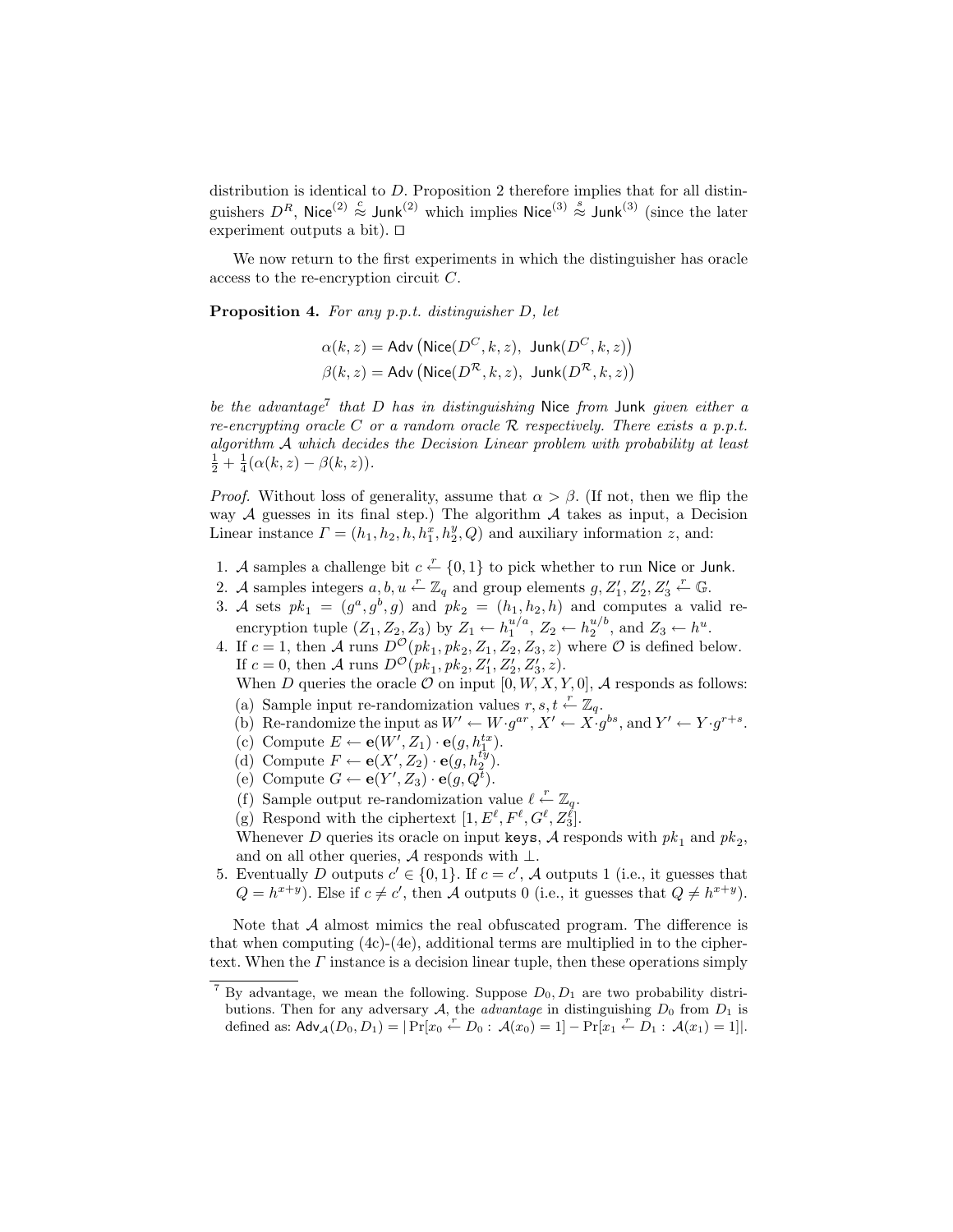contribute to additional re-randomization of the ciphertext (this does not change the ciphertext distribution). However, if  $\Gamma$  is not a decision linear instance, then these operations make  $E, F, G$  a random 3-tuple that is also independent of  $Z_3$ . This proof step is essential.

*Claim:* If  $\Gamma$  is a decision linear instance, then  $Pr[\mathcal{A}(\Gamma) = 1] = \frac{1}{2} + \alpha(k, z)/2$ . *Proof of Claim:* When  $Q = h^{x+y}$ , then A perfectly simulates Nice<sup>C</sup> or Junk<sup>C</sup> towards the algorithm D. The key point is to recognize that  $(h_1, h_2, h)$  can be interpreted as a randomly generated public key since  $h_1, h_2$  can be rewritten as  $h_1 = h^{e_1}$  and  $h_2 = h^{e_2}$  for some (unknown)  $e_1, e_2$ . Since the re-encryption tuple  $Z_1, Z_2, Z_3$  is also a valid re-encryption tuple for  $pk_1 \rightarrow pk_2$ , the input parameters to  $D$  in step 4 are identically distributed to the inputs to  $D$  in either experiment Nice or Junk. Moreover, the response to an oracle query on keys is also identically distributed. All that remains is to show that the responses  $\mathcal A$ provides to oracle queries on  $[0, W, X, Y, 0]$  are also identically distributed. This last point follows by inspection because  $Q = h^{x+y}$  and  $Z_1, Z_2, Z_3$  are a valid re-encryption tuple. A simple probability analysis completes the result:

$$
\Pr[\mathcal{A}(\Gamma) = 1 | \Gamma \in DL] = \frac{1}{2} \left( \Pr[\text{Nice}(D^C) = 1] + \Pr[\text{Junk}(D^C) = 0] \right)
$$

$$
= \frac{1}{2} \left( \Pr[\text{Nice}(D^C) = 1] + 1 - \Pr[\text{Junk}(D^C) = 1] \right)
$$

$$
= \frac{1}{2} + \frac{\text{Adv}(\text{Nice}(D^C), \text{ Junk}(D^C))}{2}
$$

$$
= \frac{1}{2} + \frac{\alpha}{2}
$$

*Claim:* If  $\Gamma$  is not a decision linear instance, then  $Pr[\mathcal{A}(\Gamma) = 1] = \frac{1}{2} + \beta(k, z)/2$ . Proof of Claim: This proof is almost identical to the previous one. The only difference is we must show that responses to the oracle queries return four randomly selected group elements. Let us denote by  $\omega, \chi, \gamma, v$  the values such that  $W = g^{\omega}, X = g^{\chi}, Y = g^{\gamma}$  and  $Q = h^{\nu}$ , and by  $e_1, e_2$  the values such that  $h_1 = h^{e_1}$  and  $h_2 = h^{e_2}$ . Observe that the elements returned by the oracle are

$$
E = [\mathbf{e}(W \cdot g^{ar}, h_1^{u/a}) \cdot \mathbf{e}(g, h_1^{tx})]^{\ell} = \mathbf{e}(g, h)^{\ell e_1 [\omega u/a + tx] + rz\ell e_1}
$$
  
\n
$$
F = [\mathbf{e}(X \cdot g^{bs}, h_2^{u/b}) \cdot \mathbf{e}(g, h_2^{ty})]^{\ell} = \mathbf{e}(g, h)^{\ell e_2 [xu/b + ty] + sz\ell e_2}
$$
  
\n
$$
G = [\mathbf{e}(Y \cdot g^{r+s}, h^u) \cdot \mathbf{e}(g, Q^t)]^{\ell} = \mathbf{e}(g, h)^{\ell [(\gamma + r+s)u] + tv\ell}
$$
  
\n
$$
H = h^{u\ell}
$$

Since r, s, t,  $\ell$  are fresh independently selected values, then E, F, G, H will also be independent on every invocation of the oracle.

Proof of Lemma 1. By the decision linear assumption and Prop. 4, it follows that  $|\alpha(k, z) - \beta(k, z)|$  is negligible. By Prop. 3,  $\beta(k, z)$  must be a negligible function, and therefore, so too must  $\alpha(k, z)$ . This establishes the lemma.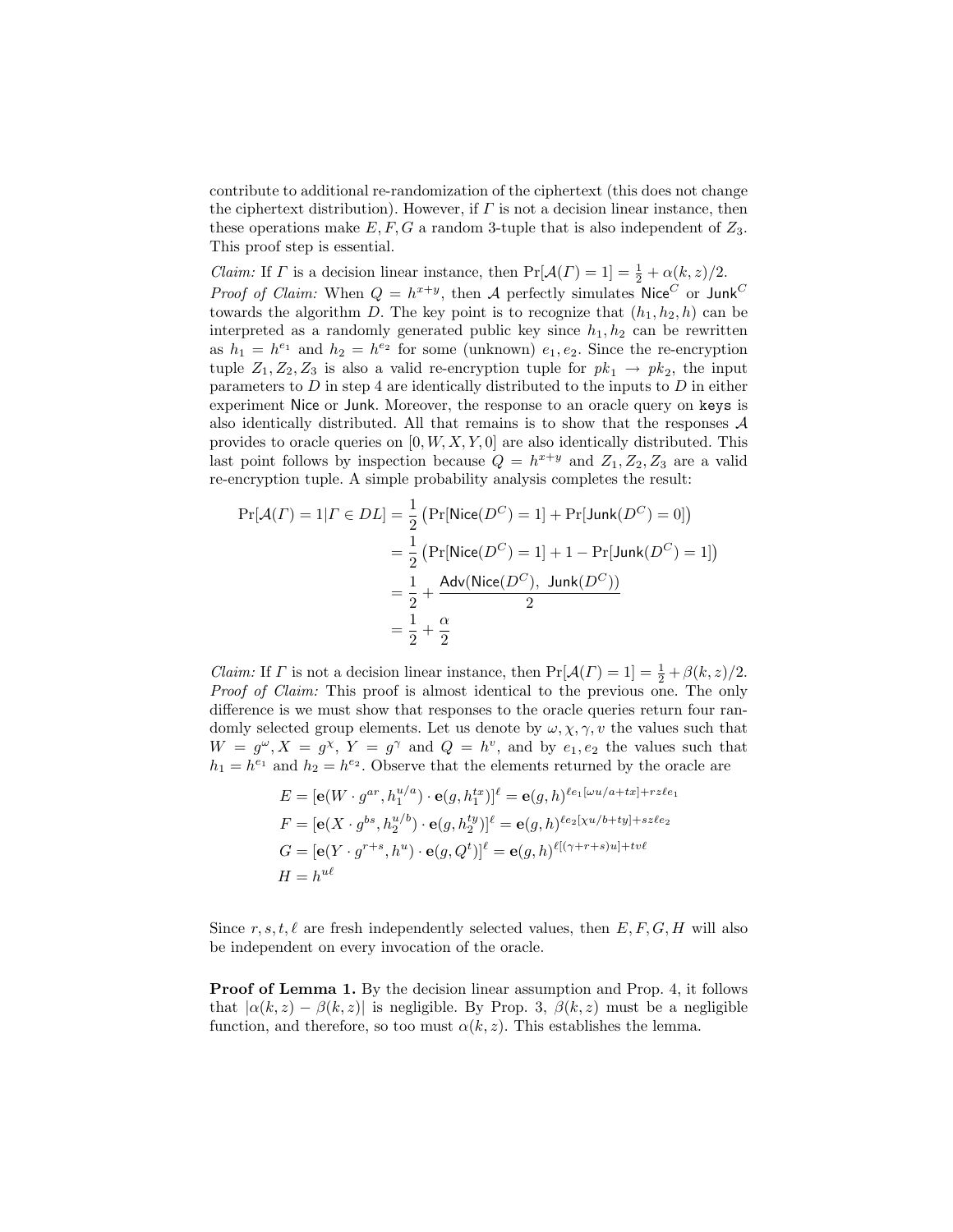# Acknowledgments

We would like to thank Ran Canetti for suggesting the problem and the TCC 2007 anonymous reviewers for their helpful comments.

### References

- [AFGH06] Giuseppe Ateniese, Kevin Fu, Matthew Green, and Susan Hohenberger. Improved Proxy Re-encryption Schemes with Applications to Secure Distributed Storage. ACM Trans. on Information and System Security, 9(1):1– 30, February 2006. Previously, in NDSS, pages 29-43, 2005.
- [AW05] Ben Adida and Douglas Wikström. How to shuffle in public. Cryptology ePrint Archive, Report 2005/394, 2005. http://eprint.iacr.org/.
- [BBS98] Matt Blaze, Gerrit Bleumer, and Martin Strauss. Divertible protocols and atomic proxy cryptography. In EUROCRYPT '98, volume 1403 of LNCS, pages 127–144, 1998.
- [BBS04] Dan Boneh, Xavier Boyen, and Hovav Shacham. Short Group Signatures Using Strong Diffie Hellman. In CRYPTO, volume 3152, pages 41–55, 2004.
- [BGI<sup>+</sup>01] Boaz Barak, Oded Goldreich, Russell Impagliazzo, Steven Rudich, Amit Sahai, Salil P. Vadhan, and Ke Yang. On the (im)possibility of obfuscating programs. In CRYPTO '01, volume 2139 of LNCS, pages 1–18, 2001.
- [BS97] Matt Blaze and Martin Strauss. Atomic proxy cryptography. Technical report, AT&T Research, 1997.
- [BSW06] Dan Boneh, Amit Sahai, and Brent Waters. Fully collusion resistant traitor tracing with short ciphertexts and private keys. In EUROCRYPT '06, volume 4004 of LNCS, pages 573–592, 2006.
- [Can97] Ran Canetti. Towards realizing random oracles: Hash functions that hide all partial information. In CRYPTO, volume 1294, pages 455–469, 1997.
- [CMR98] Ran Canetti, Daniele Micciancio, and Omer Reingold. Perfectly one-way probabilistic hash functions (preliminary version). In STOC, pages 131– 140, 1998.
- [DI03] Yevgeniy Dodis and Anca Ivan. Proxy cryptography revisited. In NDSS, 2003.
- [DS05] Yevgeniy Dodis and Adam Smith. Correcting errors without leaking partial information. In STOC '05, pages 654–663, 2005.
- [GK05] Shafi Goldwasser and Yael Tauman Kalai. On the impossibility of obfuscation with auxiliary input. In FOCS '05, pages 553–562, 2005.
- [GM84] Shafi Goldwasser and Silvio Micali. Probabilistic encryption. Journal of Computer and System Sciences, 28(2):270–299, 1984. Previously, in STOC, pages 365-377, 1982.
- [GPS06] Steven D. Galbraith, Kenneth G. Paterson, and Nigel P. Smart. Pairings for cryptographers, 2006. Cryptology ePrint Archive: Report 2006/165.
- [Had00] Satoshi Hada. Zero-knowledge and code obfuscation. In ASIACRYPT '00, volume 1976 of LNCS, pages 443–457, 2000.
- [MO97] Masahiro Mambo and Eiji Okamoto. Proxy Cryptosystems: Delegation of the Power to Decrypt Ciphertexts. IEICE Trans. Fund. Electronics Communications and Computer Science, E80-A/1:54–63, 1997.
- [OS05] Rafail Ostrovsky and William E. Skeith III. Private searching on streaming data. In CRYPTO, volume 3621 of LNCS, pages 223–240, 2005.